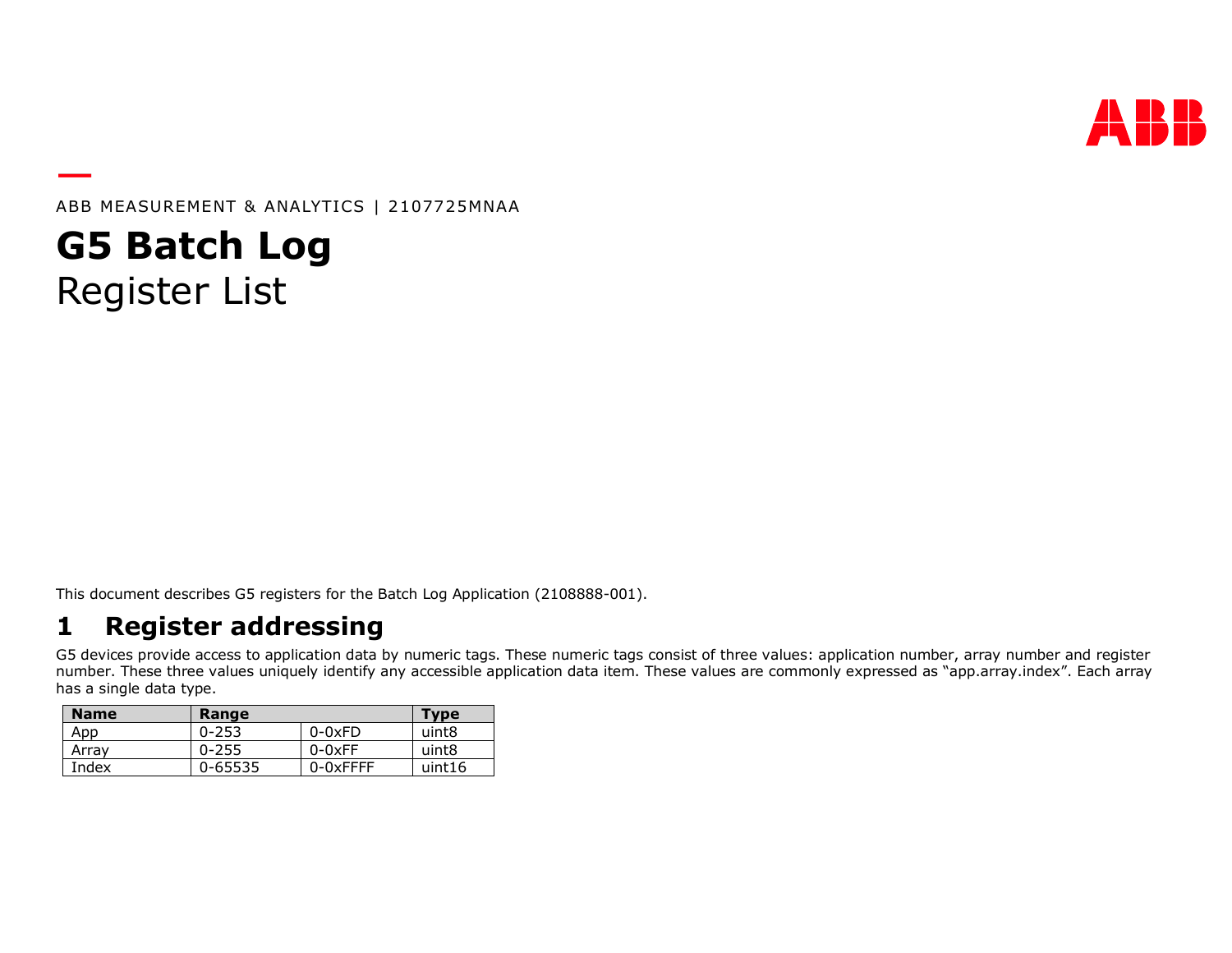## **2 Arrays used**

| Array          | Data Type           | <b>Description</b>                  | <b>Notes</b>                                                                       |
|----------------|---------------------|-------------------------------------|------------------------------------------------------------------------------------|
| $\mathbf{0}$   | Uint8               | Bools and enumerations              | See register table                                                                 |
|                | Uint16              | Sizes, limits, etc.                 | See register table                                                                 |
| 2              | Uint32              | Counters, timestamps                | See register table                                                                 |
| 3              | Float <sub>32</sub> | Converted from array 4              |                                                                                    |
| $\overline{4}$ | Float <sub>64</sub> | Parameters, values                  | See register table                                                                 |
| 5              | Register            | Location of external data           | See register table                                                                 |
| 6              | String32            | Names and values                    | Appears to be String65 to host but is limited to 31 characters $+$ null terminator |
| 7              | RegData32           | Event old and new values            | See register table                                                                 |
|                |                     |                                     |                                                                                    |
| 10             | Float64             | HMI Read log - Values - Double      | Grp:10/Log:10/Rec:10/Data:50 = 50,000, 0 is current data                           |
| 11             | Float <sub>32</sub> | HMI Read log - Values - converted   | Grp:10/Log:10/Rec:10/Data:50 = 50,000, 0 is current data                           |
| 12             | String32            | HMI Read log - String values        | Grp:10/Log:10/Rec:10/Data:20 = 20,000, 0 is current data                           |
| 13             | Uint32              | HMI Read log - Miscellaneous values | Grp:10/Log:10/Rec:10/Data:10 = 10,000, 0 is current data                           |
|                |                     |                                     |                                                                                    |
| 90             | Struct              | Modbus Event Records                | See Event Structure                                                                |
| 91             | Struct              | Modbus Log Header - App             | See App Header Structure                                                           |
| 92             | Struct              | Modbus Log Headers - Group          | Grp:10 See Group Header structure                                                  |
| 93             | Struct              | Modbus Log Headers - Log            | Grp:10/Log:10 See Log Header Structure                                             |
| 100-199        | Struct              | Modbus Log records                  | 0 is the newest record, 1 is the next older record, See Log Data Structure         |
|                |                     |                                     | Array: Grp:10/Log:10                                                               |

**NOTE**: Register indexes for some arrays specify the group, log, record, and/or data requested.

| <b>Designation</b> | <b>Description</b>                                      |
|--------------------|---------------------------------------------------------|
| Group              | Index=0 is group $1$                                    |
| Group/Log          | Index=13 is group 2, Log 4                              |
| Group/Log/Data     | ((((Grp*Size_Log)+Log)*Size_Data)+Point                 |
| Group/Log/Rec/Data | (((((Grp*Size_Log)+Log)*Size_Rec)+Rec)*Size_Data)+Point |
| Event              | 0 is newest, 499 is oldest                              |

#### **Example of index calculation:**

Group Size = 10, Log Size = 10, where Grp, Log, and Data Point in formula are zero based. Record index – **0 is current, 9 is oldest.**

**NOTE:** The Maximum size is used, not the current selected size. The register starting point must be added to the Formula

| <b>Type</b>        | <b>Data</b> |        |  | Recor Group Log   Recor   Data   Inde |    |                                      | <b>Formula</b>                                                           |
|--------------------|-------------|--------|--|---------------------------------------|----|--------------------------------------|--------------------------------------------------------------------------|
|                    | <b>Size</b> | d Size |  | a                                     |    | $\mathbf{v}$<br>$\ddot{\phantom{a}}$ |                                                                          |
| Group/Log/Rec/Data | 50          | 10     |  |                                       |    | $13 \vert 19,11 \vert$               | $(((((Grp * Size\_Log) + Log) * Size\_Rec) + Rec) * Size\_Data) + Point$ |
| Group/Log/Data     | 20          |        |  | $\overline{\phantom{0}}$              | 13 | 953                                  | $(((Grp * Size\_Log) + Log) * Size\_Data) + Point$                       |
| Group/Log          | -           |        |  | $\overline{\phantom{0}}$              |    | 47                                   | $(Grp * Size\_Log) + Log$                                                |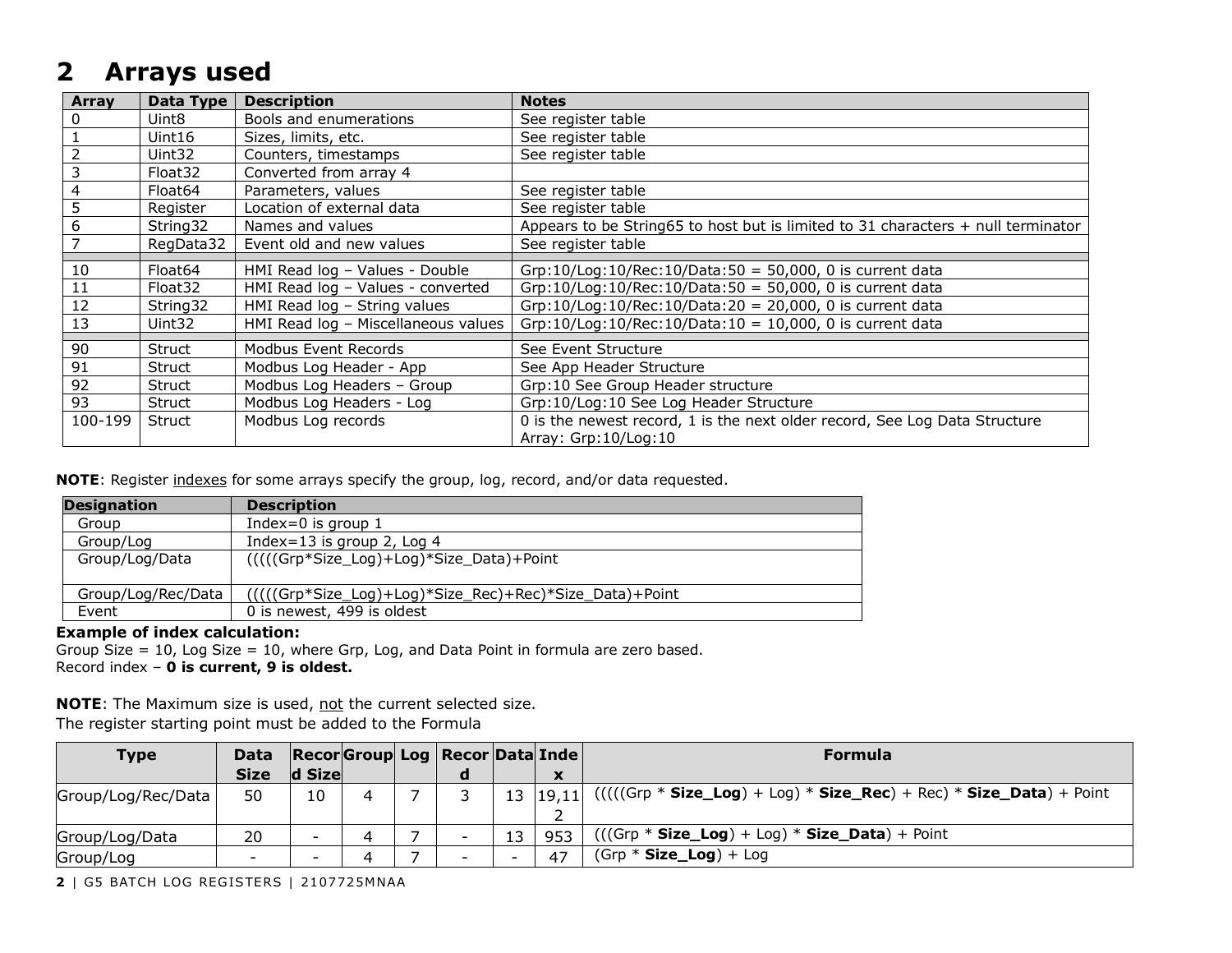## <span id="page-2-0"></span>**2.1 Data Types**

The G5 supports the following data types:

| <b>Data Type</b>   | #        | <b>Description</b>                                      | Range                                                        |
|--------------------|----------|---------------------------------------------------------|--------------------------------------------------------------|
| bool               | $\Omega$ | Boolean: integer 8 bits, $0 =$ false, all others = true | 0,1 (also same as uint8)                                     |
| sint8              |          | integer 8 bits, signed                                  | -128 to 127                                                  |
| uint8 (byte)       | 2        | integer 8 bits, unsigned                                | 0 to 255                                                     |
|                    |          |                                                         |                                                              |
| sint16             | 3        | integer 16 bits, signed                                 | -32,768 to 32,767                                            |
| uint16             | 4        | integer 16 bits, unsigned                               | 0 to 65,535                                                  |
| sint32             | 5        | integer 32 bits, signed                                 | $-2,147,483,648$ to 2,147,483,647                            |
| uint32             | 6        | integer 32 bits, unsigned                               | 0 to 4,294,967,295                                           |
| sint <sub>64</sub> | 17       | integer 64 bits, signed                                 | -9,223,372,036,854,775,808 to 9,223,372,036,854,775,807      |
| uint <sub>64</sub> | 18       | integer 64 bits, unsigned                               | 0 to 18,446,744,073,709,551,615                              |
| float32 (float)    |          | IEEE-754 single precision floating point                | Precision $\sim$ 7.2 digits max: $\sim$ 3.4x10 <sup>38</sup> |
| float64 (double)   | 19       | Double: IEEE-754 double precision floating point        | Precision $\sim$ 15 digits max: $\sim$ 1.7x10 <sup>308</sup> |
|                    |          |                                                         |                                                              |
| String65           | 8        | 65 byte, null terminated (64 visible)                   | US-ASCII UTF-8                                               |
| struct             | 9        | structure                                               | Various: format must be determined outside of register type  |
| register           | 10       | structure (app-8, array-8, index-16)                    | $0.0.0 -> 255.255.65535$                                     |
| AIstruct           | 16       | Analog Input (status: int16, value: float32)            | See float 32 for range                                       |
| time32             | 252      | Seconds since Epoch Jan 1, 1970                         | Reserved for future use                                      |
| time64             | 253      | Seconds since Epoch Jan 1, 1970                         | Reserved for future use                                      |
| struct             | 254      | Local protocol Binary structure                         | Reserved for future use                                      |
| pointer            | 255      | Pointer to data                                         | Reserved for future use                                      |
|                    |          |                                                         |                                                              |
| Invalid            | -1       | Not a valid register                                    | Error condition                                              |

RegData – union of all data types – 65 bytes width.

RegData32 – union of all data types w/String32– 32 bytes width.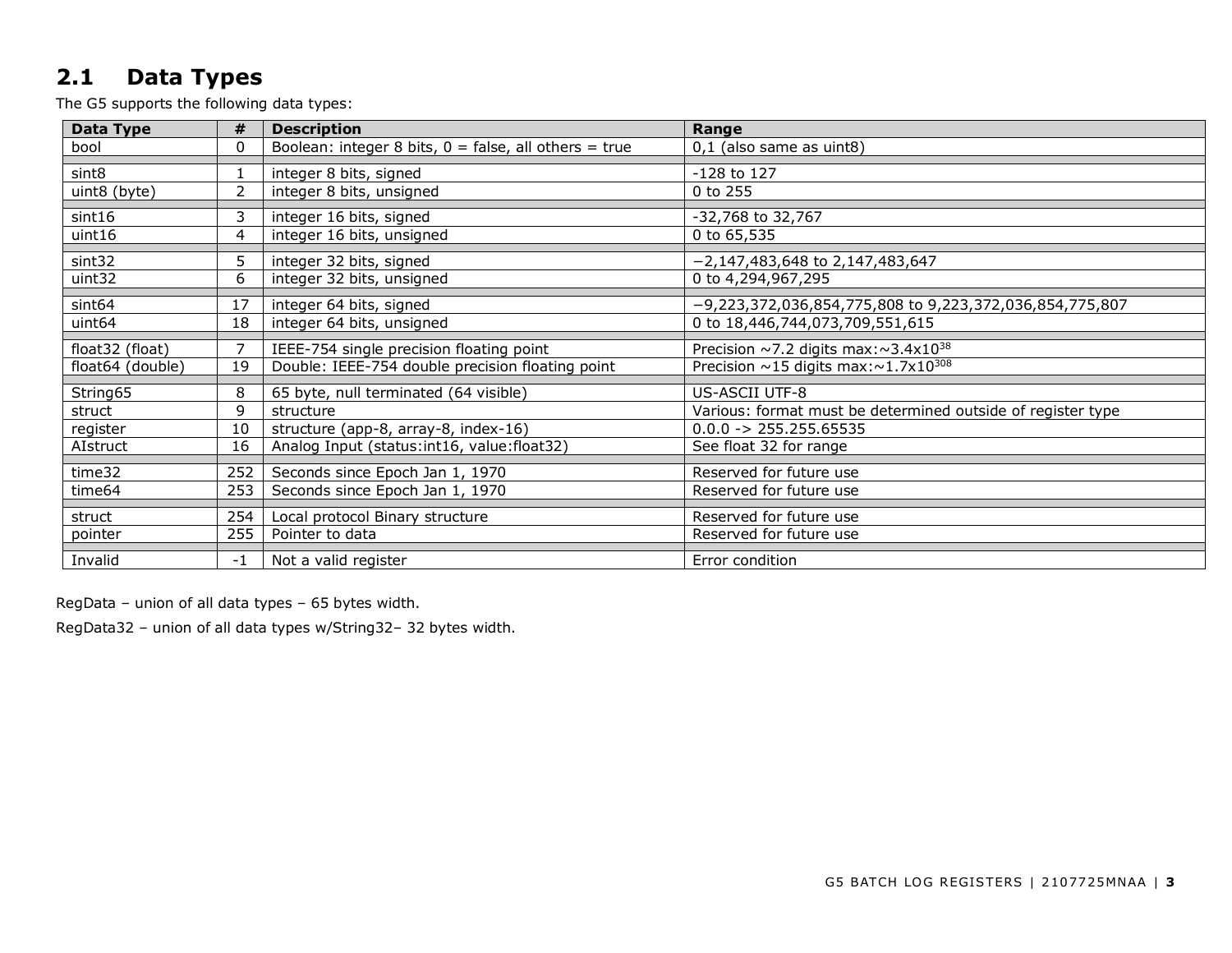# **3 Registers**

## **3.1 Registers – Array/Index Order**

| Array       | Index       | <b>Max</b><br><b>Size</b> | <b>Description</b>                  | <b>Data</b><br><b>Type</b> | <b>RW</b> | <b>Data</b><br>Group | <b>Func</b> | <b>Default</b><br>Value | <b>Units</b> | Range                                        | Evt | <b>Rev</b>   | <b>Notes</b>                          |
|-------------|-------------|---------------------------|-------------------------------------|----------------------------|-----------|----------------------|-------------|-------------------------|--------------|----------------------------------------------|-----|--------------|---------------------------------------|
| $\mathbf 0$ | $\mathbf 0$ |                           | Event screen Refresh                | Int <sub>8</sub>           | <b>WO</b> | Temp                 | Event       | 0                       |              | 0                                            |     | 1            | Fake<br>register                      |
| $\mathbf 0$ | 10          | 10                        | Group n Enable                      | Int8                       | <b>RW</b> | Temp                 | Group       | 0                       | enum         | Disable/Enable                               | 10  | $\mathbf{1}$ |                                       |
| $\mathbf 0$ | 20          | 10                        | Group n Trigger Type                | Int <sub>8</sub>           | <b>RW</b> | Temp                 | Group       | $\mathbf 0$             | Enum         | Manual, Hour,<br>Day, Week,<br>Month, Minute | 14  | $\mathbf{1}$ |                                       |
| 0           | 30          | 10                        | Group n Contract - Min/Hr           | Int <sub>8</sub>           | <b>RO</b> | Gen                  | Group       | 0                       | Minute       | $0 - 59$                                     | 15  | 1            |                                       |
| $\mathbf 0$ | 40          | 10                        | Group n Contract - Hr/Day           | Int8                       | <b>RO</b> | Gen                  | Group       | 0                       | Hour         | $0 - 23$                                     | 15  | $\mathbf{1}$ |                                       |
| $\mathbf 0$ | 50          | 10                        | Group n Contract -<br>Day/Week      | Int <sub>8</sub>           | <b>RW</b> | Cfg                  | Group       | 0                       | Day          | $0-6$ (Sun-Sat)                              | 16  | $\mathbf{1}$ |                                       |
| $\Omega$    | 60          | 10                        | Group n Contract -<br>Day/Month     | Int <sub>8</sub>           | <b>RW</b> | Cfg                  | Group       | $\Omega$                | Day          | $0 - 31$                                     | 17  | $\mathbf{1}$ |                                       |
| $\mathbf 0$ | 70          | 10                        | Group n Status                      | Int <sub>8</sub>           | <b>RO</b> | Warm                 | Group       | 0                       | Enum         | Inactive, Run,<br>Stop                       |     | $\mathbf{1}$ |                                       |
| 0           | 80          | 10                        | Group n Start                       | Int <sub>8</sub>           | <b>WO</b> | Warm                 | Group       | 0                       | Enum         | na/Start                                     | 32  | $\mathbf{1}$ | Always<br>$reads$ <sup>0</sup>        |
| $\mathbf 0$ | 90          | 10                        | Group n Stop                        | Int <sub>8</sub>           | <b>WO</b> | Warm                 | Group       | $\Omega$                | Enum         | na/Stop                                      | 33  | $\mathbf{1}$ | Always<br>reads 0                     |
| $\Omega$    | 100         | 10                        | Group n Write Back Option           | Int <sub>8</sub>           | <b>RW</b> | Cfg                  | Group       | $\Omega$                | Enum         | Disable/Enable                               | 30  | $\mathbf{1}$ |                                       |
| $\mathbf 0$ | 110         | 10                        | Group n Contract State<br>Min/Hr    | Int8                       | <b>RW</b> | Temp                 | Group       | 0                       | Enum         | not, just, stil                              |     | $\mathbf{1}$ |                                       |
| 0           | 120         | 10                        | Group n Contract State<br>Hr/Day    | Int <sub>8</sub>           | <b>RW</b> | Temp                 | Group       | 0                       | Enum         | not, just, stil                              |     | $\mathbf{1}$ |                                       |
| 0           | 130         | 10                        | Group n Contract State<br>Day/Week  | Int <sub>8</sub>           | <b>RW</b> | Temp                 | Group       | 0                       | Enum         | not, just, stil                              |     | 1            |                                       |
| 0           | 140         | 10                        | Group n Contract State<br>Day/Month | Int <sub>8</sub>           | <b>RW</b> | Temp                 | Group       | 0                       | Enum         | not, just, stil                              |     | $\mathbf{1}$ |                                       |
| $\mathbf 0$ | 160         | 10                        | Group n Delete                      | Int <sub>8</sub>           | <b>WO</b> | Temp                 | Group       | 0                       | Enum         | No, Yes                                      | 11  | $\mathbf{1}$ |                                       |
| $\mathbf 0$ | 170         | 10                        | Group n Run/Stop                    | Int <sub>8</sub>           | <b>RW</b> | Gen                  | Group       | 0                       | Enum         | Stop/Run                                     | 34  | $\mathbf{1}$ |                                       |
| $\mathbf 0$ | 180         | 10                        | Group n Split logs                  | Int <sub>8</sub>           | <b>WO</b> | Temp                 | Group       | 0                       | Enum         | -,Split                                      | 31  | $\mathbf{1}$ | Split all logs<br>in Group n          |
| 0           | 1000        | 500                       | Event e - Group n                   | Uint16                     | <b>RW</b> | Warm                 | Event       | 0                       | Enum         | $0:na,1-10$                                  |     | $\mathbf{1}$ | Which Group<br>n changed              |
| 0           | 1500        | 500                       | Event e - Log m                     | Uint16                     | <b>RW</b> | Warm                 | Event       | 0                       | Enum         | $0:na,1-10$                                  |     | $\mathbf{1}$ | Which Log<br>changed                  |
| $\mathbf 0$ | 2000        | 500                       | Event e - Data point y              | Uint16                     | <b>RW</b> | Warm                 | Event       | $\mathbf 0$             | Enum         | $0:na,1-10$                                  |     | $\mathbf{1}$ | <b>Which Data</b><br>point<br>changed |
| $\mathbf 0$ | 2500        | 500                       | Event e Data Type                   | Uint16                     | <b>RW</b> | Warm                 | Event       | 0                       | Enum         | Bool, int8,                                  |     | $\mathbf{1}$ | See Table<br>2.1                      |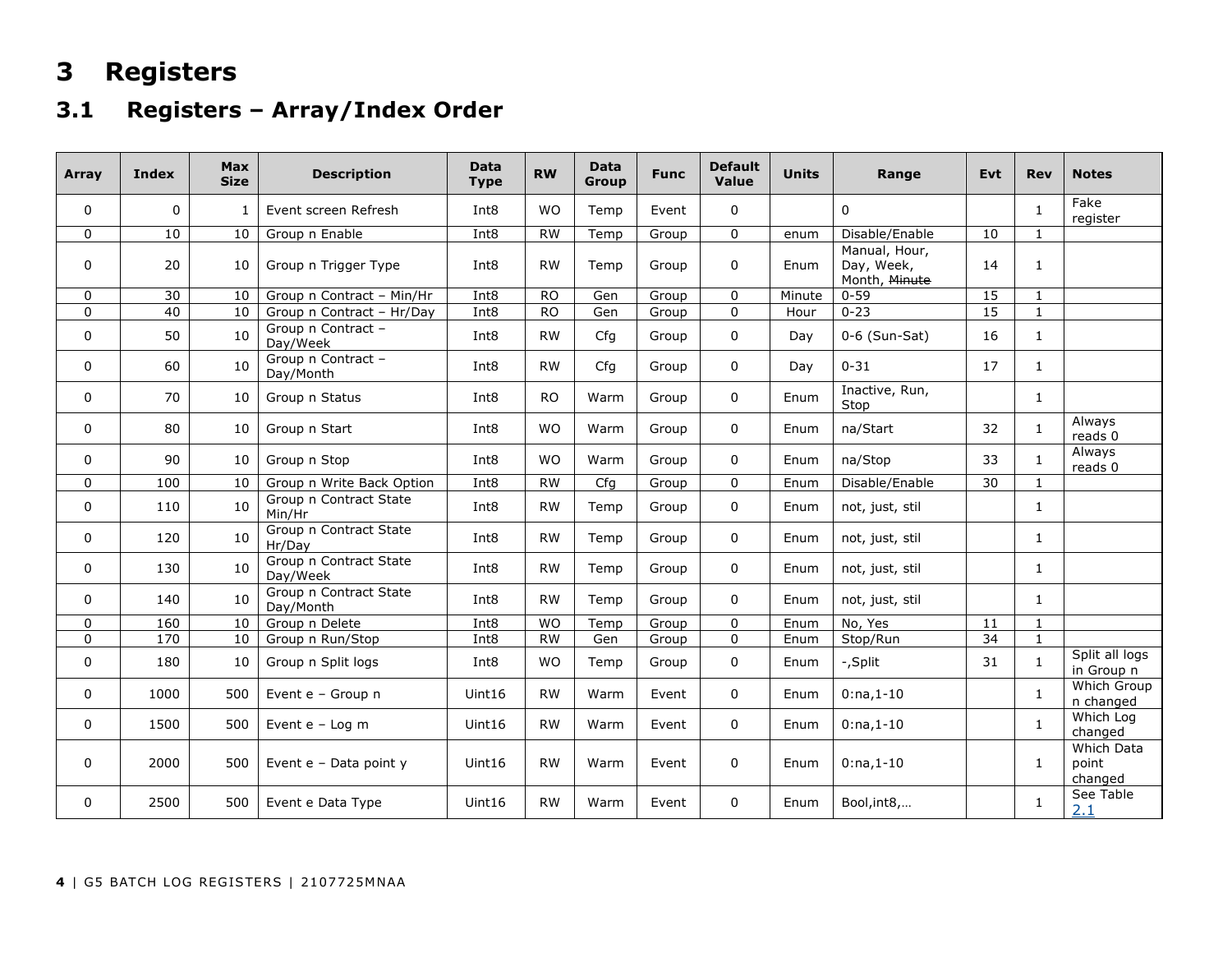| Array        | <b>Index</b>    | <b>Max</b><br><b>Size</b> | <b>Description</b>                                   | <b>Data</b><br><b>Type</b> | <b>RW</b> | <b>Data</b><br>Group | <b>Func</b> | <b>Default</b><br>Value | <b>Units</b> | Range                                                                          | <b>Evt</b>     | <b>Rev</b>   | <b>Notes</b>                                                                                                     |
|--------------|-----------------|---------------------------|------------------------------------------------------|----------------------------|-----------|----------------------|-------------|-------------------------|--------------|--------------------------------------------------------------------------------|----------------|--------------|------------------------------------------------------------------------------------------------------------------|
| $\mathbf 0$  | 10,000          | 2,000                     | Group n Log m String z<br>Persist                    | Int <sub>8</sub>           | <b>RW</b> | Cfg                  | Log         | Non-<br>Persist         | Enum         | Non-persist,<br>Persist                                                        | 62             | $\mathbf{1}$ | When<br>enabled, Log<br>Record<br>String is not<br>cleared on<br>record<br>creation<br>(Roll log)<br>(app.6.1000 |
| $\mathbf{1}$ | $\mathbf{1}$    | $\mathbf{1}$              | Max Num of Groups                                    | Uint16                     | <b>RO</b> | Gen                  | Group       | 10                      |              | 10                                                                             |                | $\mathbf{1}$ |                                                                                                                  |
| $\mathbf{1}$ | $2^{\circ}$     | $\mathbf{1}$              | Max Num of Logs in a<br>Group                        | Uint16                     | <b>RO</b> | Gen                  | Group       | 10                      |              | 10                                                                             |                | $\mathbf{1}$ |                                                                                                                  |
| $\mathbf{1}$ | $\overline{4}$  | $\mathbf{1}$              | Max Num of Values in Log                             | Uint16                     | <b>RO</b> | Gen                  | Log         | 50                      |              | 50                                                                             |                | $\mathbf{1}$ |                                                                                                                  |
| $\mathbf{1}$ | $\overline{5}$  | $\mathbf{1}$              | Max Num of Event records<br>Max Num of Strings in    | Uint16                     | <b>RO</b> | Gen                  | Group       | 500                     |              | 500                                                                            |                | $\mathbf{1}$ |                                                                                                                  |
| $\mathbf{1}$ | 6               | $\mathbf{1}$              | Groups                                               | Uint16                     | <b>RO</b> | Gen                  | Group       | 20                      |              | 20                                                                             |                | $\mathbf{1}$ |                                                                                                                  |
| $\mathbf{1}$ | $\overline{7}$  | $\mathbf{1}$              | Max Num of Values in<br>Groups                       | Uint16                     | <b>RO</b> | Gen                  | Group       | 20                      |              | 20                                                                             |                | 1            |                                                                                                                  |
| $\mathbf{1}$ | 8               | 1                         | Current Num of Groups                                | Uint16                     | <b>RW</b> | Cfg                  | Group       | $\mathbf{1}$            |              | $0 - 10$                                                                       | $\mathsf{3}$   | $\mathbf{1}$ |                                                                                                                  |
| $\mathbf{1}$ | 9               | $\mathbf{1}$              | Number of Active Events<br>Max Num of Strings in Log | Uint16                     | <b>RO</b> | Warm                 | Event       | $\mathbf 0$             |              | $0 - 500$                                                                      |                | $\mathbf{1}$ |                                                                                                                  |
| $\mathbf{1}$ | 10              | 1                         | Header                                               | Uint16                     | <b>RO</b> | Gen                  | Log         | 10                      |              | 10                                                                             |                | $\mathbf{1}$ |                                                                                                                  |
| $\mathbf{1}$ | $\overline{11}$ | 1                         | Events - Capacity                                    | Uint16                     | RW        | Cfg                  | Event       | 100                     |              | $50 - 500$                                                                     | $\overline{4}$ | $\mathbf{1}$ |                                                                                                                  |
| $\mathbf{1}$ | 20              | 10                        | Group n Current Num of<br><b>Strings</b>             | Uint16                     | <b>RW</b> | Cfg                  | Group       | $\Omega$                |              | $0 - 20$                                                                       | 20             | $\mathbf{1}$ |                                                                                                                  |
| $\mathbf{1}$ | 30              | 10                        | Group n Current Num of<br>Values                     | Uint16                     | <b>RW</b> | Cfg                  | Group       | $\Omega$                |              | $0 - 20$                                                                       | 24             | $\mathbf{1}$ |                                                                                                                  |
| $\mathbf{1}$ | 40              | 10                        | Group n Current Num of<br>Logs                       | Uint16                     | <b>RW</b> | Cfg                  | Group       | $\mathbf{1}$            |              | $0 - 10$                                                                       | 18             | $\mathbf{1}$ | <b>CAUTION:</b><br>Changing<br>will delete<br>all of Group<br>n Log Data<br>G                                    |
| $\mathbf{1}$ | 200             | 100                       | Group n Log m - Current<br>Number of Values          | Uint16                     | <b>RW</b> | Cfg                  | Log         | $\overline{0}$          |              | $0 - 50$                                                                       | 47             | $\mathbf{1}$ |                                                                                                                  |
| $\mathbf{1}$ | 300             | 100                       | Group n Log m Flow Rate<br>Index                     | Uint16                     | <b>RO</b> | Gen                  | Log         | $-1$                    |              | $-1, 0-49$                                                                     |                | $\mathbf{1}$ |                                                                                                                  |
| $\mathbf{1}$ | 400             | 100                       | Group n Log m - Current<br>Number of Strings         | Uint16                     | <b>RW</b> | Cfg                  | Group       | $\Omega$                |              | $0 - 20$                                                                       | 48             | $\mathbf{1}$ | <b>CAUTION:</b><br>Changing<br>will delete<br>all of Group<br>n Log Data                                         |
| 1            | 5000            | 5,000                     | Group n Log m Value x<br>Command                     | Uint16                     | <b>RW</b> | Cfg                  | Log         | Mean                    |              | None, Snap-<br>Begin, Snap-End,<br>Mean, Min, Max,<br>Sum, Accum, Bit<br>Accum | 55             | 1            |                                                                                                                  |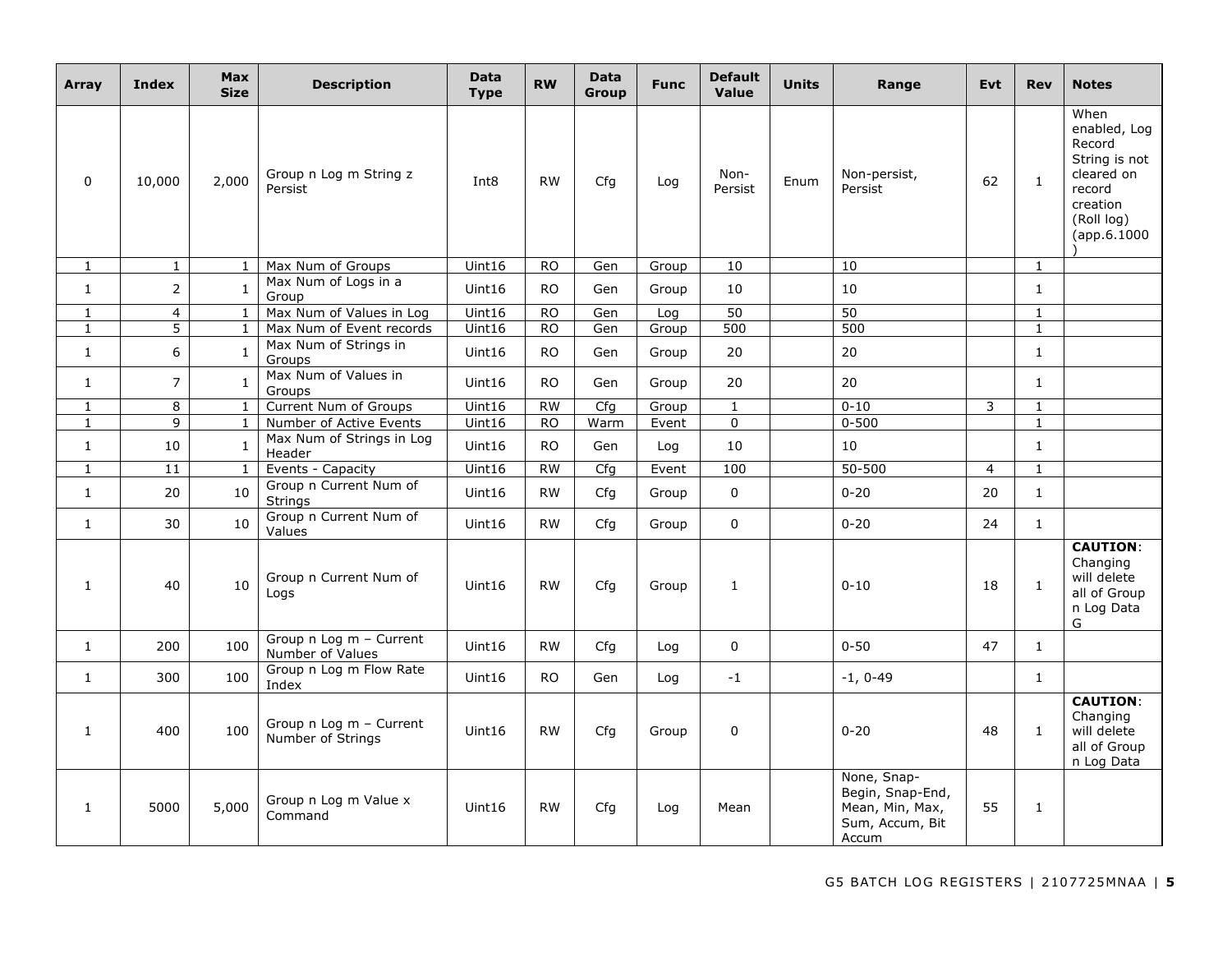| Array          | Index                    | <b>Max</b><br><b>Size</b> | <b>Description</b>                          | <b>Data</b><br><b>Type</b> | <b>RW</b> | <b>Data</b><br><b>Group</b> | <b>Func</b>    | <b>Default</b><br>Value | <b>Units</b> | Range                  | <b>Evt</b> | <b>Rev</b>   | <b>Notes</b>                                                                           |
|----------------|--------------------------|---------------------------|---------------------------------------------|----------------------------|-----------|-----------------------------|----------------|-------------------------|--------------|------------------------|------------|--------------|----------------------------------------------------------------------------------------|
| $\mathbf{1}$   | 10000                    | 5,000                     | Group n Log n Value x<br>Options - Non-Zero | Uint16                     | <b>RW</b> | Cfg                         | Log            | 0                       | <b>Bit</b>   | x01, Bit:0             | 58         | $\mathbf{1}$ |                                                                                        |
| $\mathbf{1}$   | 10000                    | 5,000                     | Group n Log m Value x<br>Option - Flow Rate | Uint16                     | <b>RW</b> | Cfg                         | Log            | 0                       | <b>Bit</b>   | x02, Bit:1             | 59         | $\mathbf{1}$ |                                                                                        |
| $\mathbf{1}$   | 10000                    | 5,000                     | Group n Log m Value x<br>Option - Weight    | Uint16                     | <b>RW</b> | Cfq                         | Log            | 0                       | Bit          | x04, Bit:2             | 60         | $\mathbf{1}$ |                                                                                        |
| $\overline{2}$ | 0                        | 1                         | Event Next Sequence<br>Number               | Uint32                     | RO.       | Gen                         | Event          | $\Omega$                |              | $0 - 65,535$           |            | $\mathbf{1}$ |                                                                                        |
| $\overline{2}$ | $\mathbf{1}$             | $\mathbf{1}$              | Event Record Size                           | Uint32                     | <b>RO</b> | Gen                         | Event          | $\frac{1}{2}$           | <b>Bytes</b> | 123                    |            | $\mathbf{1}$ |                                                                                        |
| $\overline{2}$ | 30                       | 10                        | Group n Log Data Capacity                   | Uint32                     | <b>RW</b> | Cfg                         | Group          | 0                       |              | 200-2000               | 19         | $\mathbf{1}$ | <b>CAUTION:</b><br>making this<br>smaller will<br>delete all of<br>Group n Log<br>Data |
| $\overline{2}$ | 40                       | 10                        | Group n Next Seq                            | Uint32                     | <b>RO</b> | Gen                         | Group          |                         |              |                        |            | $\mathbf{1}$ |                                                                                        |
| $\overline{2}$ | 50                       | 10                        | Group n Max Seq                             | Uint32                     | <b>RO</b> | Gen                         | Group          |                         |              |                        |            | $\mathbf{1}$ |                                                                                        |
| $\overline{2}$ | 60                       | 10                        | Group n Actual Records                      | Uint32                     | <b>RO</b> | Gen                         | Group          |                         |              |                        |            | 1            |                                                                                        |
| $\overline{2}$ | 80                       | 10                        | Group n Start Date                          | Uint32                     | <b>RO</b> | Warm                        | Group          | 0                       |              | mm-dd-yyyy<br>hh:mm:ss |            | $\mathbf{1}$ |                                                                                        |
| $\overline{2}$ | 90                       | 10                        | Group n Stop Date                           | Uint32                     | RO.       | Warm                        | Group          | $\Omega$                |              | mm-dd-yyyy<br>hh:mm:ss |            | $\mathbf{1}$ |                                                                                        |
| $\overline{2}$ | 100                      | 10                        | Group n Contract Start                      | Uint32                     | <b>RW</b> | Cfg                         | Group          | 00:00                   | hh:mm        |                        |            | $\mathbf{1}$ |                                                                                        |
| $\overline{2}$ | 110                      | 10                        | Group n Expected Stop<br>Date               | Uint32                     | <b>RO</b> | Warm                        | Group          | $\Omega$                |              | mm-dd-yyyy<br>hh:mm:ss |            |              |                                                                                        |
| $\overline{2}$ | 200                      | 100                       | Group n Log m Max Seq                       | Uint32                     | <b>RO</b> | Gen                         | Log            | $\mathbf 0$             |              | 0-xFFFFFFFF            |            | $\mathbf{1}$ |                                                                                        |
| $\overline{2}$ | 300                      | 100                       | Group n Log m Current<br>Num Records        | Uint32                     | <b>RO</b> | Warm                        | Log            | 0                       |              | 0-Capacity             |            | $\mathbf{1}$ |                                                                                        |
| $\overline{2}$ | 400                      | 100                       | Group n Log m Max Num<br>Records            | Uint32                     | <b>RO</b> | Cfg                         | Log            | 0                       |              | $0 - 1000$             |            | $\mathbf{1}$ |                                                                                        |
| $\overline{2}$ | 500                      | 100                       | Group n Log m Record Size                   | Uint32                     | <b>RO</b> | Gen                         | Log            | 0                       |              | $0-8 + overhead$       |            | $\mathbf{1}$ |                                                                                        |
| $\overline{2}$ | 600                      | 100                       | Group n Log m Next Seq<br><b>Num</b>        | Uint32                     | <b>RO</b> | Gen                         | Log            | 0                       |              | 0-Max Seg              |            | $\mathbf{1}$ |                                                                                        |
| $\overline{2}$ | 700                      | 100                       | Group n Log m Flow Time                     | Uint32                     | <b>RO</b> | Warm                        | Log            |                         | secs         |                        |            | $\mathbf{1}$ |                                                                                        |
| $\overline{2}$ | 800                      | 100                       | Group n Log m Period Time                   | Uint32                     | <b>RO</b> | Warm                        | Log            |                         | secs         |                        |            | $\mathbf{1}$ |                                                                                        |
| $\overline{2}$ | 900                      | 100                       | Group n Log m Preset Tube                   | Uint32                     | RO.       | Warm                        | Log            | 0                       | slot         | $0 - 254$              | 44         | $\mathbf{1}$ | $0 =$<br>none/Custo<br>m                                                               |
| $\overline{2}$ | 1000                     | 100                       | Group n Log m Tube Type                     | Uint32                     | <b>RW</b> | Cfg                         | Log            | $\Omega$                |              | $0 - 255$              | 52         | $\mathbf{1}$ | $0 = none$                                                                             |
| 2              | 1500                     | 500                       | Event e Cause Code                          | Uint32                     | <b>RO</b> | Warm                        | Event          | 0                       |              |                        |            | $\mathbf{1}$ |                                                                                        |
| $\overline{2}$ | 2000                     | 500                       | Event e Seg Num                             | Uint32                     | <b>RO</b> | Warm                        | Event          | 0                       |              |                        |            | 1            |                                                                                        |
| $\overline{2}$ | 2500                     | 500                       | Event e Time Stamp                          | Uint32                     | <b>RO</b> | Warm                        | Event          | 0                       | Epoch        |                        |            | $\mathbf{1}$ |                                                                                        |
| 3              | $\overline{\phantom{a}}$ |                           | Converted values from<br>array 4            | Float32                    |           | $\overline{a}$              | $\overline{a}$ |                         |              |                        |            | $\mathbf{1}$ |                                                                                        |
| $\overline{4}$ | $\mathbf 0$              | 200                       | Group n Value y: Value                      | Float64                    | <b>RW</b> | Warm                        | Group          | 0                       |              |                        |            | $\mathbf{1}$ |                                                                                        |
| 4              | 200                      | 100                       | Group n Log m - Low Flow<br>Cutoff setpoint | Float64                    | <b>RO</b> | Gen                         | Log            | 0                       |              |                        | 45         | $\mathbf{1}$ |                                                                                        |
| 4              | 300                      | 100                       | Group n Log m - Rollover<br>setpoint        | Float64                    | <b>RW</b> | Cfg                         | Log            | 1,000,0<br>000,000      |              |                        | 46         | $\mathbf{1}$ |                                                                                        |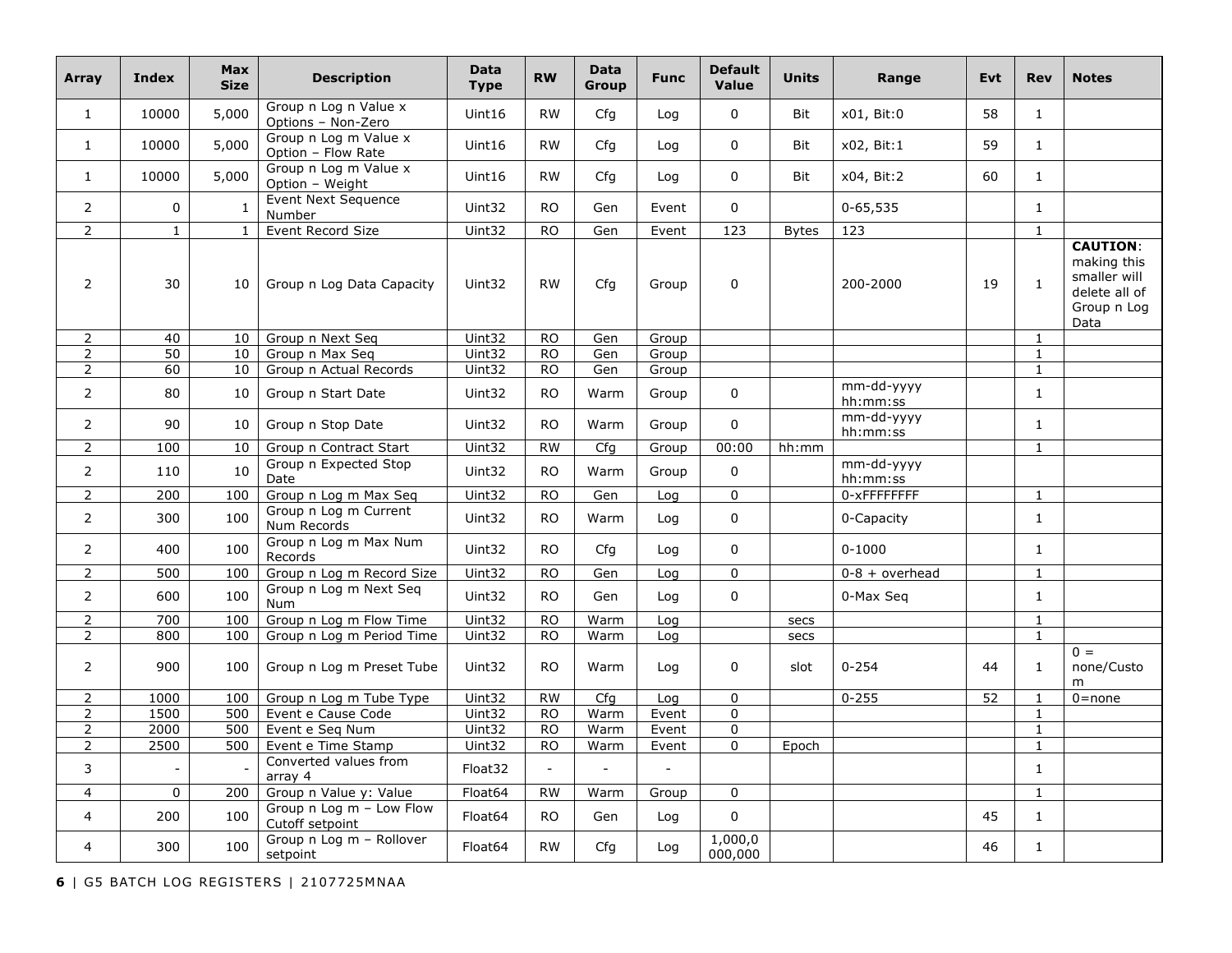| Array          | <b>Index</b>    | <b>Max</b><br><b>Size</b> | <b>Description</b>                                 | <b>Data</b><br><b>Type</b> | <b>RW</b> | <b>Data</b><br>Group | <b>Func</b> | <b>Default</b><br><b>Value</b> | <b>Units</b> | Range         | <b>Evt</b>      | <b>Rev</b>   | <b>Notes</b>              |
|----------------|-----------------|---------------------------|----------------------------------------------------|----------------------------|-----------|----------------------|-------------|--------------------------------|--------------|---------------|-----------------|--------------|---------------------------|
| $\overline{4}$ | 5000            | 5,000                     | Group n Log m Value x:<br>Value                    | Float64                    | <b>RO</b> | Warm                 | Log         | $\Omega$                       |              |               |                 | $\mathbf{1}$ |                           |
| $\overline{4}$ | 10000           | 5,000                     | Group n Log m Snap                                 | Float64                    | <b>RO</b> | Warm                 | Log         | $\Omega$                       |              |               |                 | $\mathbf{1}$ |                           |
| $\overline{4}$ | 15000           | 5,000                     | Group n Log m Raw                                  | Float64                    | <b>RW</b> | Warm                 | Log         | $\Omega$                       |              |               |                 | 1            |                           |
| $\overline{4}$ | 20000           | 5,000                     | Group n Log m Previous                             | Float64                    | <b>RO</b> | Warm                 | Log         | $\Omega$                       |              |               |                 | $\mathbf{1}$ |                           |
| $\overline{5}$ | 10              | 10                        | Group n Start Address                              | Register                   | <b>RW</b> | Cfg                  | Group       | 0.0.0                          |              | 255.255.65535 | 27              | $\mathbf{1}$ |                           |
| 5              | 20              | 10                        | Group n Stop Address                               | Register                   | <b>RW</b> | Cfg                  | Group       | 0.0.0                          |              | 255.255.65535 | 28              | $\mathbf{1}$ |                           |
| 5              | 30              | 10                        | Group n Run Address                                | Register                   | <b>RW</b> | Cfa                  | Group       | 0.0.0                          |              | 255.255.65535 | 29              | $\mathbf{1}$ |                           |
| 5              | 100             | 100                       | Group n Log m Name<br><b>String Address</b>        | Register                   | <b>RW</b> | Cfg                  | Log         | 0.0.0                          |              |               | 42              | $\mathbf{1}$ |                           |
| 5              | 200             | 100                       | Group n Log m Description<br><b>String Address</b> | Register                   | <b>RW</b> | Cfg                  | Log         | 0.0.0                          |              |               | 43              | $\mathbf{1}$ |                           |
| 5              | 400             | 200                       | Group n Value y: Value<br><b>Address</b>           | Register                   | <b>RW</b> | Cfg                  | Group       | 0.0.0                          |              | 255.255.65535 | 25              | $\mathbf{1}$ |                           |
| $\overline{5}$ | 600             | 200                       | Group n String y Address                           | Register                   | <b>RW</b> | Cfg                  | Group       | 0.0.0                          |              |               | $\overline{23}$ | $\mathbf{1}$ |                           |
| 5              | 1000            | 1,000                     | Group n Log m Header<br>String y Address           | Register                   | <b>RW</b> | Cfg                  | Log         | 0.0.0                          |              |               | 49              | $\mathbf{1}$ |                           |
| 5              | 2000            | 2,000                     | Group n Log m String y<br>Address                  | Register                   | <b>RW</b> | Cfa                  | Log         | 0.0.0                          |              |               | 62              | $\mathbf{1}$ |                           |
| 5              | 5000            | 2,000                     | Group n Log m Value x:<br>Value Address            | Register                   | <b>RW</b> | Cfg                  | Log         | 0.0.0                          |              | 255.255.65535 | 57              | $\mathbf{1}$ |                           |
| 6              | 10              | 10                        | Group n Name                                       | String32                   | <b>RW</b> | Cfg                  | Group       |                                |              |               | 12              | $\mathbf{1}$ |                           |
| 6              | $\overline{20}$ | 10                        | Group n Description                                | String32                   | <b>RW</b> | Cfa                  | Group       |                                |              |               | 13              | $\mathbf{1}$ |                           |
| 6              | 30              | 10                        | Group n File name                                  | String32                   | <b>RW</b> | Cfg                  | Group       |                                |              |               |                 | $\mathbf{1}$ |                           |
| 6              | 100             | 100                       | Group n Log m File Name                            | String32                   | RW        | Cfa                  | Group       |                                |              |               |                 | $\mathbf{1}$ |                           |
| 6              | 200             | 100                       | Group n Log m Name                                 | String32                   | <b>RW</b> | Cfq                  | Log         |                                |              |               | 40              | $\mathbf{1}$ |                           |
| 6              | 300             | 100                       | Group n Log m Description                          | String32                   | <b>RW</b> | Cfg                  | Log         |                                |              |               | 41              | $\mathbf{1}$ |                           |
| 6              | 400             | 200                       | Group n Value y: Name                              | String32                   | <b>RW</b> | Cfg                  | Group       |                                |              |               | 26              | $\mathbf{1}$ |                           |
| 6              | 600             | 200                       | Group n String x: Value                            | String32                   | <b>RW</b> | Cfg                  | Group       |                                |              |               | 21              | $\mathbf{1}$ |                           |
| 6              | 800             | 200                       | Group n String x: Name                             | String32                   | <b>RW</b> | Cfg                  | Group       |                                |              |               | 22              | $\mathbf{1}$ |                           |
| 6              | 1000            | 1,000                     | Group n Log m HdrStr x<br>Value                    | String32                   | <b>RW</b> | Cfa                  | Group       |                                |              |               |                 | $\mathbf{1}$ |                           |
| 6              | 2000            | 1,000                     | Group n Log m HdrStr x<br>Name                     | String32                   | <b>RW</b> | Cfg                  | Group       |                                |              |               |                 | $\mathbf{1}$ |                           |
| 6              | 3000            | 500                       | Event e Cause Name                                 | String32                   | RW        | Cfg                  | Event       |                                |              |               |                 | $\mathbf{1}$ |                           |
| 6              | 3500            | 500                       | Event e Old String                                 | String32                   | <b>RW</b> | Cfg                  | Event       |                                |              |               |                 | $\mathbf{1}$ |                           |
| 6              | 4000            | 500                       | Event e New String                                 | String32                   | <b>RW</b> | Cfg                  | Event       |                                |              |               |                 | $\mathbf{1}$ |                           |
| 6              | 5000            | 5,000                     | Group n Log m Value x:<br>Value Name               | String32                   | <b>RW</b> | Cfa                  | Log         | Grp xx<br>Log yy<br>Data zz    |              |               | 56              | $\mathbf{1}$ |                           |
| 6              | 10000           | 2,000                     | Group n Log m String x -<br>Value                  | String32                   | <b>RW</b> | Cfg                  | Log         |                                |              |               |                 | $\mathbf{1}$ |                           |
| 6              | 12000           | 2,000                     | Group n Log m String x -<br>Name                   | String32                   | <b>RW</b> | Cfg                  | Log         |                                |              |               |                 | 1            |                           |
| $\overline{7}$ | 1000            | 500                       | Event e Old Data                                   | Struct                     | <b>RO</b> | Warm                 | Event       | 0                              |              | Regdata32     |                 | $\mathbf{1}$ |                           |
| $\overline{7}$ | 1500            | 500                       | Event e new Data                                   | Struct                     | <b>RO</b> | Warm                 | Event       | 0                              |              | Regdata32     |                 | $\mathbf{1}$ |                           |
| 10             | $\mathbf 0$     | 50,000                    | HMI Read Log Value -<br>Double                     | Float64                    | <b>RO</b> | Warm                 | Log         |                                |              |               |                 | $\mathbf 1$  | $Rec = 0$ is live<br>data |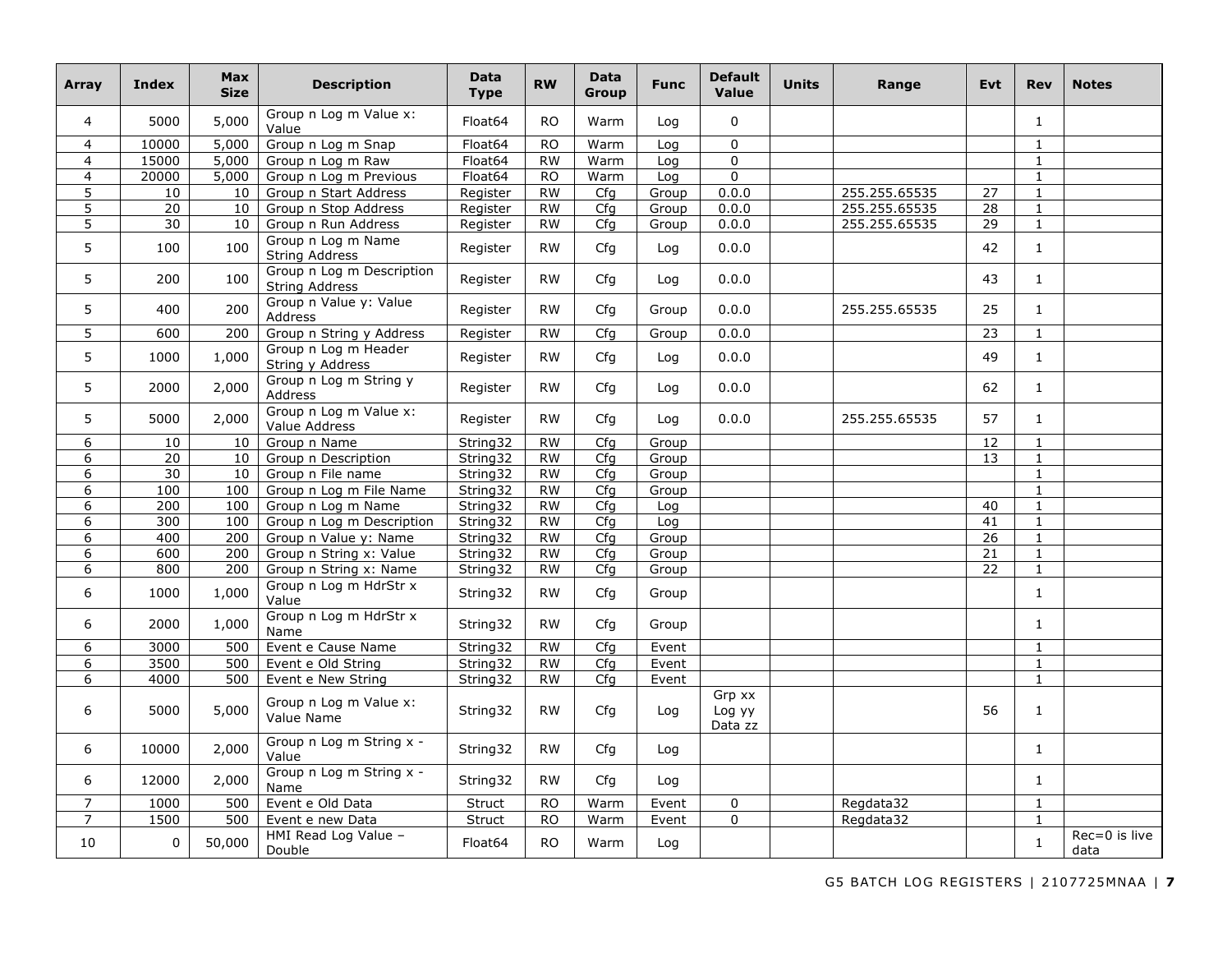| Array | <b>Index</b> | <b>Max</b><br><b>Size</b> | <b>Description</b>                  | <b>Data</b><br>Type | <b>RW</b>      | Data<br><b>Group</b> | <b>Func</b> | <b>Default</b><br><b>Value</b> | <b>Units</b> | Range | Evt | <b>Rev</b> | <b>Notes</b>               |
|-------|--------------|---------------------------|-------------------------------------|---------------------|----------------|----------------------|-------------|--------------------------------|--------------|-------|-----|------------|----------------------------|
| 11    | 0            | 50,000                    | HMI Read Log Value - Float          | Float32             | <sub>RO</sub>  | Warm                 | Log         |                                |              |       |     |            | $Rec = 0$ is live<br>data  |
| 12    | 0            | 20,000                    | HMI Read Log Record<br>String Value | String32            | <sub>RO</sub>  | Warm                 | Log         |                                |              |       |     |            | Rec=0 is live<br>data - RW |
| 13    | 0            | 10,000                    | HMI Read Log - Uint32               | Uin32               | <sub>RO</sub>  | Warm                 | Log         |                                |              |       |     |            |                            |
| 90    | 0            | 500                       | <b>MODBUS Event Records</b>         | Struct              | Ro             | Warm                 | Log         |                                |              |       |     |            |                            |
| 91    | 0            |                           | MODBUS App header                   | Struct              | <sub>RO</sub>  | Warm                 | Log         |                                |              |       |     |            |                            |
| 92    | 0            | 10                        | MODBUS Group header                 | <b>Struct</b>       | <sub>RO</sub>  | Warm                 | Loa         |                                |              |       |     |            |                            |
| 93    | $\mathbf{0}$ | 100                       | MODBUS Read Log header              | Struct              | <sub>RO</sub>  | Warm                 | Log         |                                |              |       |     |            |                            |
| 100   | 0            | 65,535                    | MODBUS Read Log<br>Records          | <b>Struct</b>       | R <sub>O</sub> | Warm                 | Log         |                                |              |       |     |            | $0 =$ newest               |

## **3.2 Registers – Function/Array/Index Order**

| <b>Array</b>   | Index                    | <b>Max</b><br><b>Size</b> | <b>Description</b>               | <b>Data</b><br><b>Type</b> | <b>RW</b>                | <b>Data</b><br><b>Group</b> | <b>Func</b> | <b>Default</b><br>Value | <b>Units</b> | Range                                        | Evt            | <b>Rev</b>   | <b>Notes</b>                   |
|----------------|--------------------------|---------------------------|----------------------------------|----------------------------|--------------------------|-----------------------------|-------------|-------------------------|--------------|----------------------------------------------|----------------|--------------|--------------------------------|
| 3              | $\overline{\phantom{a}}$ |                           | Converted values from<br>array 4 | Float32                    | $\overline{\phantom{0}}$ |                             |             |                         |              |                                              |                | 1            |                                |
| 0              | 0                        |                           | Event screen Refresh             | Int8                       | <b>WO</b>                | Temp                        | Event       | 0                       |              | $\mathbf 0$                                  |                | 1            | Fake<br>register               |
| 0              | 1000                     | 500                       | Event e - Group n                | Uint16                     | <b>RW</b>                | Warm                        | Event       | 0                       | Enum         | $0:na,1-10$                                  |                | $\mathbf{1}$ | Which Group<br>n changed       |
| 0              | 1500                     | 500                       | Event $e - Log m$                | Uint16                     | <b>RW</b>                | Warm                        | Event       | 0                       | Enum         | $0:na, 1-10$                                 |                | 1            | Which Log<br>changed           |
| 0              | 2000                     | 500                       | Event e - Data point y           | Uint16                     | <b>RW</b>                | Warm                        | Event       | 0                       | Enum         | $0:na, 1-10$                                 |                | 1            | Which Data<br>point<br>changed |
| 0              | 2500                     | 500                       | Event e Data Type                | Uint16                     | <b>RW</b>                | Warm                        | Event       | $\mathbf{0}$            | Enum         | Bool, int8,                                  |                | $\mathbf{1}$ | See Table<br>2.1               |
| 1              | 9                        |                           | Number of Active Events          | Uint16                     | <b>RO</b>                | Warm                        | Event       | $\Omega$                |              | $0 - 500$                                    |                | $\mathbf{1}$ |                                |
| $\mathbf{1}$   | 11                       |                           | Events - Capacity                | Uint16                     | <b>RW</b>                | Cfg                         | Event       | 100                     |              | 50-500                                       | $\overline{4}$ | $\mathbf{1}$ |                                |
| $\overline{2}$ | $\mathbf{0}$             |                           | Event Next Sequence<br>Number    | Uint32                     | <b>RO</b>                | Gen                         | Event       | 0                       |              | $0 - 65,535$                                 |                | 1            |                                |
| $\overline{a}$ | $\mathbf{1}$             |                           | Event Record Size                | Uint32                     | <b>RO</b>                | Gen                         | Event       | 123                     | <b>Bytes</b> | 123                                          |                | $\mathbf{1}$ |                                |
| $\overline{2}$ | 1500                     | 500                       | Event e Cause Code               | Uint32                     | <b>RO</b>                | Warm                        | Event       | $\Omega$                |              |                                              |                | $\mathbf{1}$ |                                |
| $\overline{2}$ | 2000                     | 500                       | Event e Seq Num                  | Uint32                     | <b>RO</b>                | Warm                        | Event       | 0                       |              |                                              |                | $\mathbf{1}$ |                                |
| $\overline{2}$ | 2500                     | 500                       | Event e Time Stamp               | Uint32                     | <b>RO</b>                | Warm                        | Event       | $\mathbf{0}$            | Epoch        |                                              |                | $\mathbf{1}$ |                                |
| 6              | 3000                     | 500                       | Event e Cause Name               | String32                   | <b>RW</b>                | Cfa                         | Event       |                         |              |                                              |                | $\mathbf{1}$ |                                |
| 6              | 3500                     | 500                       | Event e Old String               | String32                   | <b>RW</b>                | Cfq                         | Event       |                         |              |                                              |                | $\mathbf{1}$ |                                |
| 6              | 4000                     | 500                       | Event e New String               | String32                   | <b>RW</b>                | Cfg                         | Event       |                         |              |                                              |                | $\mathbf{1}$ |                                |
| 7              | 1000                     | 500                       | Event e Old Data                 | Struct                     | <b>RO</b>                | Warm                        | Event       | $\Omega$                |              | Regdata32                                    |                | $\mathbf{1}$ |                                |
| $\overline{7}$ | 1500                     | 500                       | Event e new Data                 | Struct                     | <b>RO</b>                | Warm                        | Event       | 0                       |              | Regdata32                                    |                | $\mathbf{1}$ |                                |
| 0              | 10                       | 10                        | Group n Enable                   | Int8                       | <b>RW</b>                | Temp                        | Group       | $\Omega$                | enum         | Disable/Enable                               | 10             | $\mathbf{1}$ |                                |
| 0              | 20                       | 10                        | Group n Trigger Type             | Int <sub>8</sub>           | <b>RW</b>                | Temp                        | Group       | 0                       | Enum         | Manual, Hour,<br>Day, Week,<br>Month, Minute | 14             | 1            |                                |
| 0              | 30                       | 10                        | Group n Contract - Min/Hr        | Int8                       | <b>RO</b>                | Gen                         | Group       | 0                       | Minute       | $0 - 59$                                     | 15             |              |                                |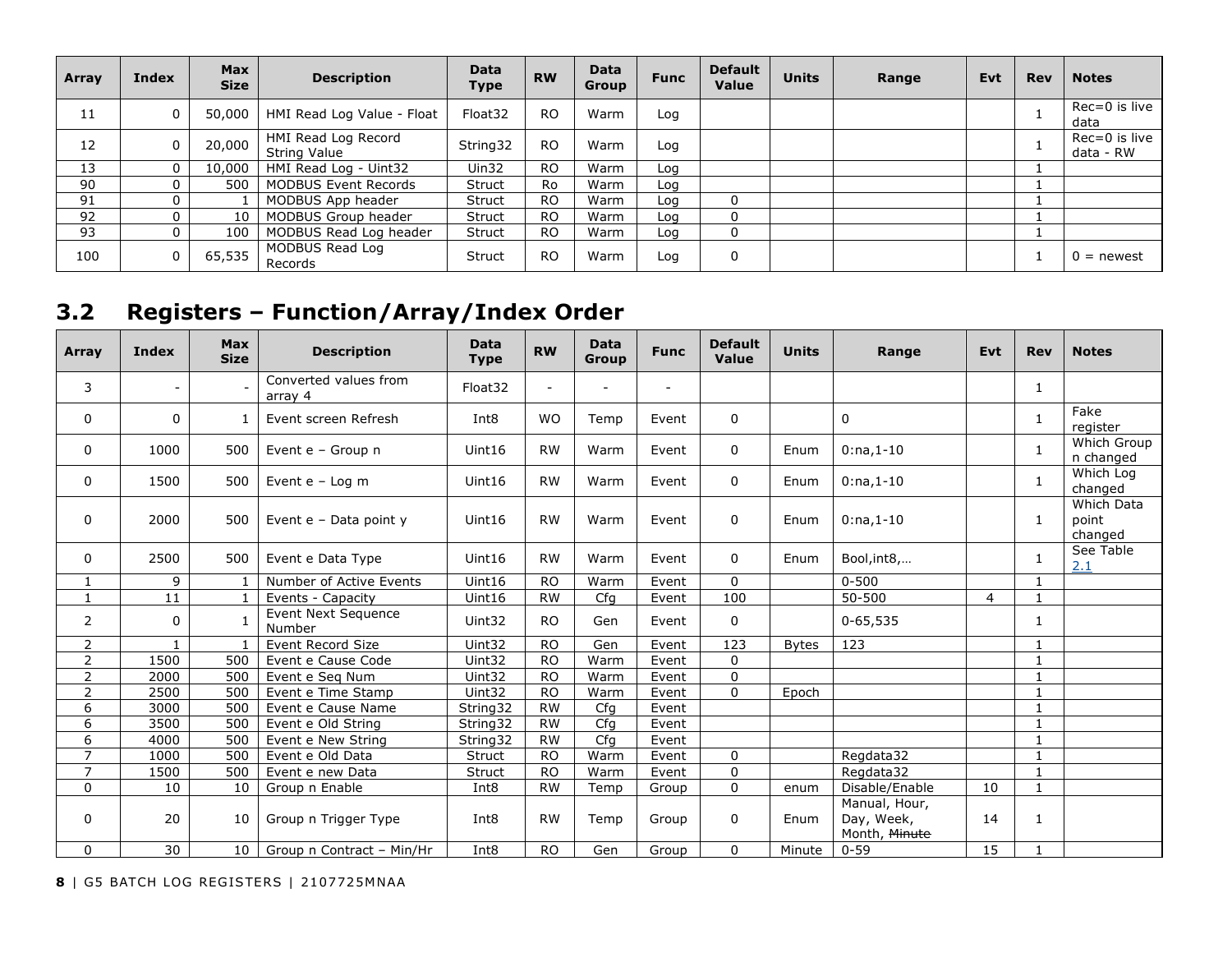| Array        | Index          | <b>Max</b><br><b>Size</b> | <b>Description</b>                           | <b>Data</b><br><b>Type</b> | <b>RW</b> | <b>Data</b><br>Group | <b>Func</b> | <b>Default</b><br>Value | <b>Units</b> | Range                  | <b>Evt</b> | <b>Rev</b>   | <b>Notes</b>                                                                  |
|--------------|----------------|---------------------------|----------------------------------------------|----------------------------|-----------|----------------------|-------------|-------------------------|--------------|------------------------|------------|--------------|-------------------------------------------------------------------------------|
| 0            | 40             | 10                        | Group n Contract - Hr/Day                    | Int <sub>8</sub>           | <b>RO</b> | Gen                  | Group       | $\mathbf 0$             | Hour         | $0 - 23$               | 15         | $\mathbf{1}$ |                                                                               |
| $\mathbf 0$  | 50             | 10                        | Group n Contract -<br>Day/Week               | Int <sub>8</sub>           | <b>RW</b> | Cfg                  | Group       | $\Omega$                | Day          | $0-6$ (Sun-Sat)        | 16         | $\mathbf{1}$ |                                                                               |
| 0            | 60             | 10                        | Group n Contract -<br>Day/Month              | Int <sub>8</sub>           | <b>RW</b> | Cfg                  | Group       | $\overline{0}$          | Day          | $0 - 31$               | 17         | $\mathbf{1}$ |                                                                               |
| $\mathbf 0$  | 70             | 10                        | Group n Status                               | Int <sub>8</sub>           | <b>RO</b> | Warm                 | Group       | $\Omega$                | Enum         | Inactive, Run,<br>Stop |            | $\mathbf{1}$ |                                                                               |
| 0            | 80             | 10                        | Group n Start                                | Int <sub>8</sub>           | <b>WO</b> | Warm                 | Group       | $\Omega$                | Enum         | na/Start               | 32         | $\mathbf{1}$ | Always<br>reads 0                                                             |
| 0            | 90             | 10                        | Group n Stop                                 | Int <sub>8</sub>           | <b>WO</b> | Warm                 | Group       | $\Omega$                | Enum         | na/Stop                | 33         | $\mathbf{1}$ | Always<br>reads 0                                                             |
| $\mathbf 0$  | 100            | 10                        | Group n Write Back Option                    | Int <sub>8</sub>           | <b>RW</b> | Cfg                  | Group       | $\Omega$                | Enum         | Disable/Enable         | 30         | $\mathbf{1}$ |                                                                               |
| $\mathbf 0$  | 110            | 10                        | Group n Contract State<br>Min/Hr             | Int8                       | <b>RW</b> | Temp                 | Group       | $\mathbf 0$             | Enum         | not, just, stil        |            | $\mathbf{1}$ |                                                                               |
| 0            | 120            | 10                        | Group n Contract State<br>Hr/Day             | Int8                       | <b>RW</b> | Temp                 | Group       | 0                       | Enum         | not, just, stil        |            | $\mathbf{1}$ |                                                                               |
| 0            | 130            | 10                        | Group n Contract State<br>Day/Week           | Int8                       | <b>RW</b> | Temp                 | Group       | $\Omega$                | Enum         | not, just, stil        |            | $\mathbf{1}$ |                                                                               |
| 0            | 140            | 10                        | Group n Contract State<br>Day/Month          | Int8                       | <b>RW</b> | Temp                 | Group       | 0                       | Enum         | not, just, stil        |            | 1            |                                                                               |
| $\mathbf 0$  | 160            | 10                        | Group n Delete                               | Int <sub>8</sub>           | <b>WO</b> | Temp                 | Group       | $\Omega$                | Enum         | No, Yes                | 11         | $\mathbf{1}$ |                                                                               |
| 0            | 170            | 10                        | Group n Run/Stop                             | Int <sub>8</sub>           | <b>RW</b> | Gen                  | Group       | $\Omega$                | Enum         | Stop/Run               | 34         | $\mathbf{1}$ |                                                                               |
| 0            | 180            | 10                        | Group n Split logs                           | Int <sub>8</sub>           | <b>WO</b> | Temp                 | Group       | 0                       | Enum         | -,Split                | 31         | $\mathbf{1}$ | Split all logs<br>in Group n                                                  |
| $\mathbf{1}$ | $\mathbf{1}$   | $\mathbf{1}$              | Max Num of Groups                            | Uint16                     | <b>RO</b> | Gen                  | Group       | 10                      |              | 10                     |            | $\mathbf{1}$ |                                                                               |
| $\mathbf{1}$ | $\overline{2}$ | $\mathbf{1}$              | Max Num of Logs in a<br>Group                | Uint16                     | <b>RO</b> | Gen                  | Group       | 10                      |              | 10                     |            | $\mathbf{1}$ |                                                                               |
| $\mathbf{1}$ | $\overline{5}$ | $\mathbf{1}$              | Max Num of Event records                     | Uint16                     | <b>RO</b> | Gen                  | Group       | 500                     |              | 500                    |            | $\mathbf{1}$ |                                                                               |
| $\mathbf{1}$ | 6              | $\mathbf{1}$              | Max Num of Strings in<br>Groups              | Uint16                     | <b>RO</b> | Gen                  | Group       | 20                      |              | 20                     |            | $\mathbf{1}$ |                                                                               |
| $\mathbf{1}$ | $\overline{7}$ | 1                         | Max Num of Values in<br>Groups               | Uint16                     | <b>RO</b> | Gen                  | Group       | 20                      |              | 20                     |            | $\mathbf{1}$ |                                                                               |
| $\mathbf{1}$ | 8              | 1                         | Current Num of Groups                        | Uint16                     | RW        | Cfg                  | Group       | $\mathbf{1}$            |              | $0 - 10$               | 3          | $\mathbf{1}$ |                                                                               |
| $\mathbf{1}$ | 20             | 10                        | Group n Current Num of<br><b>Strings</b>     | Uint16                     | <b>RW</b> | Cfg                  | Group       | $\Omega$                |              | $0 - 20$               | 20         | $\mathbf{1}$ |                                                                               |
| $\mathbf{1}$ | 30             | 10                        | Group n Current Num of<br>Values             | Uint16                     | <b>RW</b> | Cfg                  | Group       | $\Omega$                |              | $0 - 20$               | 24         | $\mathbf{1}$ |                                                                               |
| 1            | 40             | 10                        | Group n Current Num of<br>Logs               | Uint16                     | <b>RW</b> | Cfg                  | Group       | $\mathbf{1}$            |              | $0 - 10$               | 18         | $\mathbf{1}$ | <b>CAUTION:</b><br>Changing<br>will delete<br>all of Group<br>n Log Data<br>G |
| 1            | 400            | 100                       | Group n Log m - Current<br>Number of Strings | Uint16                     | <b>RW</b> | Cfg                  | Group       | 0                       |              | $0 - 20$               | 48         | $\mathbf{1}$ | <b>CAUTION:</b><br>Changing<br>will delete<br>all of Group<br>n Log Data      |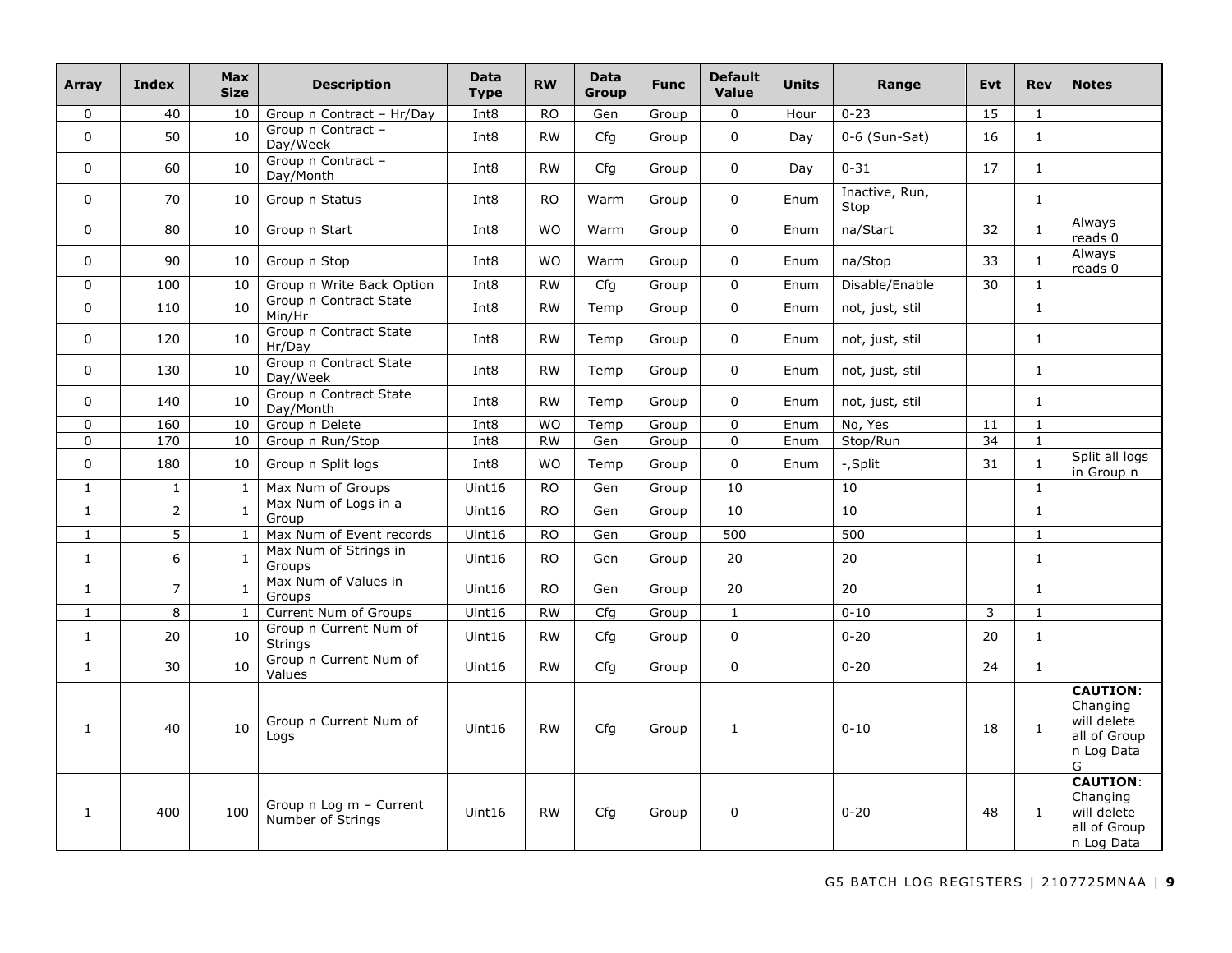| Array          | <b>Index</b>   | <b>Max</b><br><b>Size</b> | <b>Description</b>                          | <b>Data</b><br><b>Type</b> | <b>RW</b> | <b>Data</b><br>Group | <b>Func</b> | <b>Default</b><br>Value | <b>Units</b> | Range                   | <b>Evt</b> | <b>Rev</b>   | <b>Notes</b>                                                                                                    |
|----------------|----------------|---------------------------|---------------------------------------------|----------------------------|-----------|----------------------|-------------|-------------------------|--------------|-------------------------|------------|--------------|-----------------------------------------------------------------------------------------------------------------|
| $\overline{2}$ | 30             | 10                        | Group n Log Data Capacity                   | Uint32                     | <b>RW</b> | Cfg                  | Group       | 0                       |              | 200-2000                | 19         | $\mathbf{1}$ | <b>CAUTION:</b><br>making this<br>smaller will<br>delete all of<br>Group n Log<br>Data                          |
| $\overline{2}$ | 40             | 10                        | Group n Next Seq                            | Uint32                     | <b>RO</b> | Gen                  | Group       |                         |              |                         |            | $\mathbf{1}$ |                                                                                                                 |
| $\overline{2}$ | 50             | 10                        | Group n Max Seq                             | Uint32                     | <b>RO</b> | Gen                  | Group       |                         |              |                         |            | $\mathbf{1}$ |                                                                                                                 |
| 2              | 60             | 10                        | Group n Actual Records                      | Uint32                     | <b>RO</b> | Gen                  | Group       |                         |              |                         |            | $\mathbf{1}$ |                                                                                                                 |
| $\overline{2}$ | 80             | 10                        | Group n Start Date                          | Uint32                     | <b>RO</b> | Warm                 | Group       | 0                       |              | mm-dd-yyyy<br>hh:mm:ss  |            | $\mathbf{1}$ |                                                                                                                 |
| $\overline{2}$ | 90             | 10                        | Group n Stop Date                           | Uint32                     | <b>RO</b> | Warm                 | Group       | 0                       |              | mm-dd-yyyy<br>hh:mm:ss  |            | $\mathbf{1}$ |                                                                                                                 |
| $\overline{2}$ | 100            | 10                        | Group n Contract Start                      | Uint32                     | <b>RW</b> | Cfg                  | Group       | 00:00                   | hh:mm        |                         |            | $\mathbf 1$  |                                                                                                                 |
| $\overline{2}$ | 110            | 10                        | Group n Expected Stop<br>Date               | Uint32                     | <b>RO</b> | Warm                 | Group       | $\mathbf 0$             |              | mm-dd-yyyy<br>hh:mm:ss  |            |              |                                                                                                                 |
| $\overline{4}$ | $\mathbf{0}$   | 200                       | Group n Value y: Value                      | Float64                    | <b>RW</b> | Warm                 | Group       | $\Omega$                |              |                         |            | $\mathbf{1}$ |                                                                                                                 |
| 5              | 10             | 10                        | Group n Start Address                       | Register                   | <b>RW</b> | Cfq                  | Group       | 0.0.0                   |              | 255.255.65535           | 27         | $\mathbf{1}$ |                                                                                                                 |
| $\overline{5}$ | 20             | 10                        | Group n Stop Address                        | Register                   | <b>RW</b> | Cfq                  | Group       | 0.0.0                   |              | 255.255.65535           | 28         | $\mathbf{1}$ |                                                                                                                 |
| 5              | 30             | 10                        | Group n Run Address                         | Register                   | <b>RW</b> | Cfg                  | Group       | 0.0.0                   |              | 255.255.65535           | 29         | $\mathbf{1}$ |                                                                                                                 |
| 5              | 400            | 200                       | Group n Value y: Value<br><b>Address</b>    | Register                   | <b>RW</b> | Cfg                  | Group       | 0.0.0                   |              | 255.255.65535           | 25         | $\mathbf{1}$ |                                                                                                                 |
| 5              | 600            | 200                       | Group n String y Address                    | Register                   | <b>RW</b> | Cfg                  | Group       | 0.0.0                   |              |                         | 23         | $\mathbf{1}$ |                                                                                                                 |
| 6              | 10             | 10                        | Group n Name                                | String32                   | <b>RW</b> | Cfq                  | Group       |                         |              |                         | 12         | $\mathbf{1}$ |                                                                                                                 |
| 6              | 20             | 10                        | Group n Description                         | String32                   | <b>RW</b> | Cfq                  | Group       |                         |              |                         | 13         | $\mathbf{1}$ |                                                                                                                 |
| 6              | 30             | 10                        | Group n File name                           | String32                   | <b>RW</b> | Cfg                  | Group       |                         |              |                         |            | $\mathbf{1}$ |                                                                                                                 |
| 6              | 100            | 100                       | Group n Log m File Name                     | String32                   | <b>RW</b> | Cfq                  | Group       |                         |              |                         |            | $\mathbf{1}$ |                                                                                                                 |
| 6              | 400            | 200                       | Group n Value y: Name                       | String32                   | <b>RW</b> | Cfg                  | Group       |                         |              |                         | 26         | $\mathbf{1}$ |                                                                                                                 |
| 6              | 600            | 200                       | Group n String x: Value                     | String32                   | <b>RW</b> | Cfg                  | Group       |                         |              |                         | 21         | $\mathbf{1}$ |                                                                                                                 |
| 6              | 800            | 200                       | Group n String x: Name                      | String32                   | <b>RW</b> | Cfg                  | Group       |                         |              |                         | 22         | $\mathbf{1}$ |                                                                                                                 |
| 6              | 1000           | 1,000                     | Group n Log m HdrStr x<br>Value             | String32                   | <b>RW</b> | Cfg                  | Group       |                         |              |                         |            | $\mathbf{1}$ |                                                                                                                 |
| 6              | 2000           | 1,000                     | Group n Log m HdrStr x<br>Name              | String32                   | <b>RW</b> | Cfg                  | Group       |                         |              |                         |            | $\mathbf{1}$ |                                                                                                                 |
| 0              | 10,000         | 2,000                     | Group n Log m String z<br>Persist           | Int <sub>8</sub>           | <b>RW</b> | Cfq                  | Log         | Non-<br>Persist         | Enum         | Non-persist,<br>Persist | 62         | $\mathbf{1}$ | When<br>enabled, Log<br>Record<br>String is not<br>cleared on<br>record<br>creation<br>(Roll log)<br>(ap.6.1000 |
| $\mathbf{1}$   | $\overline{4}$ | $\mathbf{1}$              | Max Num of Values in Log                    | Uint16                     | <b>RO</b> | Gen                  | Log         | 50                      |              | 50                      |            | $\mathbf{1}$ |                                                                                                                 |
| $\mathbf{1}$   | 10             | 1                         | Max Num of Strings in Log<br>Header         | Uint16                     | RO.       | Gen                  | Log         | 10                      |              | 10                      |            | $\mathbf{1}$ |                                                                                                                 |
| $\mathbf{1}$   | 200            | 100                       | Group n Log m - Current<br>Number of Values | Uint16                     | <b>RW</b> | Cfg                  | Log         | $\Omega$                |              | $0 - 50$                | 47         | $\mathbf{1}$ |                                                                                                                 |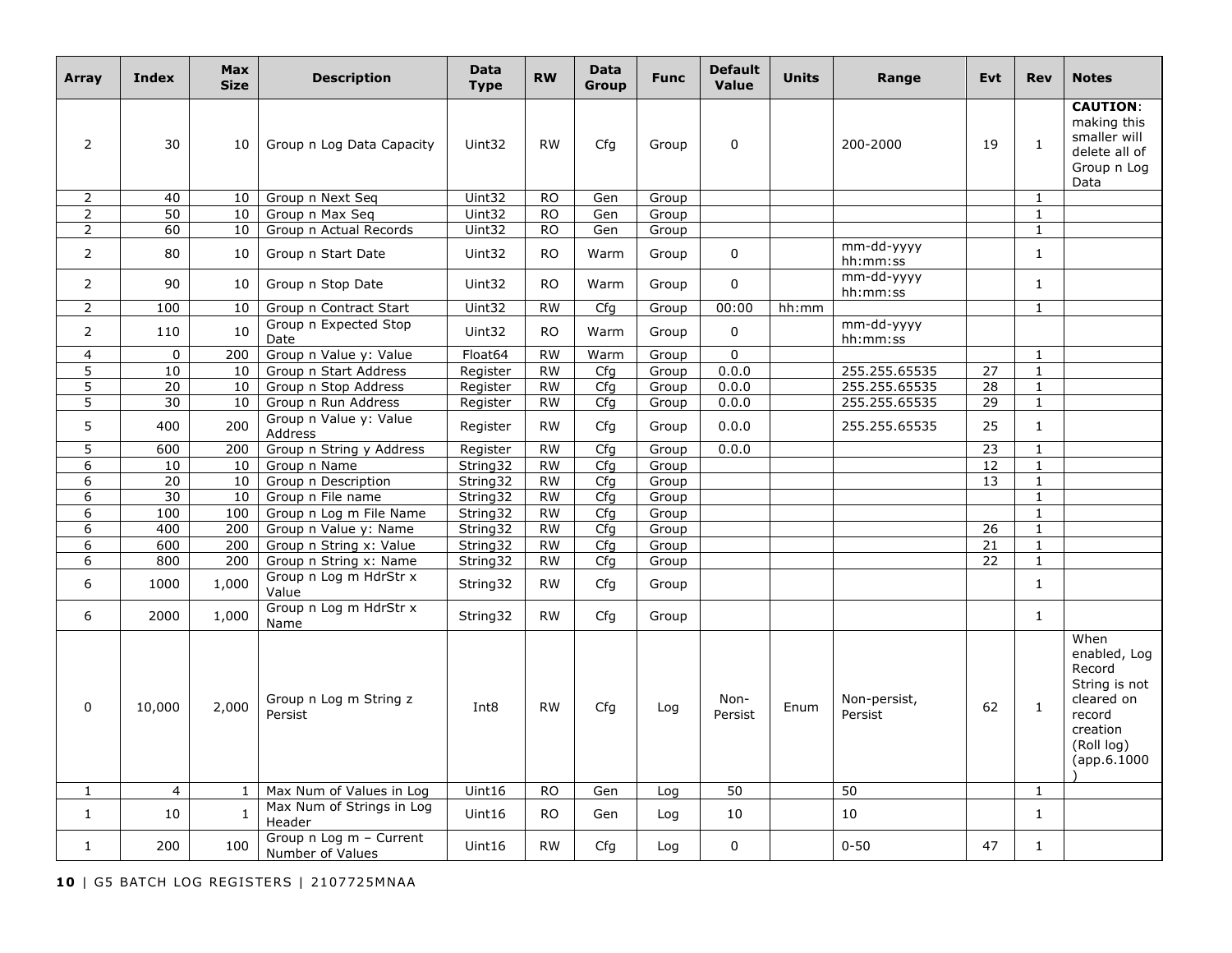| Array          | <b>Index</b> | Max<br><b>Size</b> | <b>Description</b>                                 | <b>Data</b><br><b>Type</b> | <b>RW</b> | <b>Data</b><br>Group | <b>Func</b> | <b>Default</b><br>Value | <b>Units</b> | Range                                                                          | <b>Evt</b> | <b>Rev</b>   | <b>Notes</b>              |
|----------------|--------------|--------------------|----------------------------------------------------|----------------------------|-----------|----------------------|-------------|-------------------------|--------------|--------------------------------------------------------------------------------|------------|--------------|---------------------------|
| $\mathbf{1}$   | 300          | 100                | Group n Log m Flow Rate<br>Index                   | Uint16                     | <b>RO</b> | Gen                  | Log         | $-1$                    |              | $-1, 0-49$                                                                     |            | $\mathbf{1}$ |                           |
| $\mathbf{1}$   | 5000         | 5,000              | Group n Log m Value x<br>Command                   | Unit16                     | <b>RW</b> | Cfa                  | Log         | Mean                    |              | None, Snap-<br>Begin, Snap-End,<br>Mean, Min, Max,<br>Sum, Accum, Bit<br>Accum | 55         | $\mathbf{1}$ |                           |
| $\mathbf{1}$   | 10000        | 5,000              | Group n Log n Value x<br>Options - Non-Zero        | Uint16                     | <b>RW</b> | Cfq                  | Log         | $\Omega$                | <b>Bit</b>   | x01, Bit:0                                                                     | 58         | $\mathbf{1}$ |                           |
| $\mathbf{1}$   | 10000        | 5,000              | Group n Log m Value x<br>Option - Flow Rate        | Uint16                     | <b>RW</b> | Cfa                  | Log         | $\Omega$                | <b>Bit</b>   | x02, Bit:1                                                                     | 59         | $\mathbf{1}$ |                           |
| $\mathbf{1}$   | 10000        | 5,000              | Group n Log m Value x<br>Option - Weight           | Uint16                     | <b>RW</b> | Cfg                  | Log         | 0                       | Bit          | x04, Bit:2                                                                     | 60         | $\mathbf{1}$ |                           |
| $\overline{2}$ | 200          | 100                | Group n Log m Max Seq                              | Uint32                     | <b>RO</b> | Gen                  | Log         | 0                       |              | 0-xFFFFFFFF                                                                    |            | $\mathbf{1}$ |                           |
| $\overline{2}$ | 300          | 100                | Group n Log m Current<br>Num Records               | Uint32                     | <b>RO</b> | Warm                 | Log         | $\Omega$                |              | 0-Capacity                                                                     |            | $\mathbf{1}$ |                           |
| $\overline{2}$ | 400          | 100                | Group n Log m Max Num<br>Records                   | Uint32                     | <b>RO</b> | Cfg                  | Log         | $\Omega$                |              | $0 - 1000$                                                                     |            | $\mathbf{1}$ |                           |
| $\overline{2}$ | 500          | 100                | Group n Log m Record Size                          | Uint32                     | <b>RO</b> | Gen                  | Loa         | 0                       |              | $0-8 + overhead$                                                               |            | $\mathbf{1}$ |                           |
| $\overline{2}$ | 600          | 100                | Group n Log m Next Seq<br>Num                      | Uint32                     | <b>RO</b> | Gen                  | Log         | $\mathbf 0$             |              | 0-Max Seg                                                                      |            | $\mathbf{1}$ |                           |
| $\overline{2}$ | 700          | 100                | Group n Log m Flow Time                            | Uint32                     | <b>RO</b> | Warm                 | Log         |                         | secs         |                                                                                |            | $\mathbf{1}$ |                           |
| $\overline{2}$ | 800          | 100                | Group n Log m Period Time                          | Uint32                     | <b>RO</b> | Warm                 | Log         |                         | secs         |                                                                                |            | $\mathbf{1}$ |                           |
| $\overline{2}$ | 900          | 100                | Group n Log m Preset Tube                          | Uint32                     | <b>RO</b> | Warm                 | Log         | $\Omega$                | slot         | $0 - 254$                                                                      | 44         | $\mathbf{1}$ | $0 =$<br>none/Custo<br>m. |
| $\overline{2}$ | 1000         | 100                | Group n Log m Tube Type                            | Uint32                     | <b>RW</b> | Cfg                  | Log         | $\Omega$                |              | $0 - 255$                                                                      | 52         | $\mathbf{1}$ | $0 = none$                |
| $\overline{4}$ | 200          | 100                | Group n Log m - Low Flow<br>Cutoff setpoint        | Float64                    | <b>RO</b> | Gen                  | Log         | 0                       |              |                                                                                | 45         | $\mathbf{1}$ |                           |
| 4              | 300          | 100                | Group n Log m - Rollover<br>setpoint               | Float64                    | <b>RW</b> | Cfa                  | Loa         | 1,000,0<br>000,000      |              |                                                                                | 46         | $\mathbf{1}$ |                           |
| 4              | 5000         | 5,000              | Group n Log m Value x:<br>Value                    | Float64                    | <b>RO</b> | Warm                 | Log         | 0                       |              |                                                                                |            | $\mathbf{1}$ |                           |
| $\overline{4}$ | 10000        | 5,000              | Group n Log m Snap                                 | Float64                    | <b>RO</b> | Warm                 | Log         | 0                       |              |                                                                                |            | $\mathbf{1}$ |                           |
| $\overline{4}$ | 15000        | 5,000              | Group n Log m Raw                                  | Float64                    | <b>RW</b> | Warm                 | Log         | $\Omega$                |              |                                                                                |            | $\mathbf{1}$ |                           |
| $\overline{4}$ | 20000        | 5,000              | Group n Log m Previous                             | Float64                    | <b>RO</b> | Warm                 | Log         | 0                       |              |                                                                                |            | 1            |                           |
| 5              | 100          | 100                | Group n Log m Name<br><b>String Address</b>        | Register                   | <b>RW</b> | Cfg                  | Log         | 0.0.0                   |              |                                                                                | 42         | $\mathbf{1}$ |                           |
| 5              | 200          | 100                | Group n Log m Description<br><b>String Address</b> | Register                   | <b>RW</b> | Cfq                  | Log         | 0.0.0                   |              |                                                                                | 43         | $\mathbf{1}$ |                           |
| 5              | 1000         | 1,000              | Group n Log m Header<br>String y Address           | Register                   | <b>RW</b> | Cfg                  | Log         | 0.0.0                   |              |                                                                                | 49         | $\mathbf{1}$ |                           |
| 5              | 2000         | 2,000              | Group n Log m String y<br>Address                  | Register                   | <b>RW</b> | Cfq                  | Log         | 0.0.0                   |              |                                                                                | 62         | $\mathbf{1}$ |                           |
| 5              | 5000         | 2,000              | Group n Log m Value x:<br>Value Address            | Register                   | <b>RW</b> | Cfg                  | Log         | 0.0.0                   |              | 255.255.65535                                                                  | 57         | $\mathbf{1}$ |                           |
| 6              | 200          | 100                | Group n Log m Name                                 | String32                   | <b>RW</b> | Cfg                  | Loa         |                         |              |                                                                                | 40         | $\mathbf{1}$ |                           |
| 6              | 300          | 100                | Group n Log m Description                          | String32                   | <b>RW</b> | Cfg                  | Log         |                         |              |                                                                                | 41         | $\mathbf{1}$ |                           |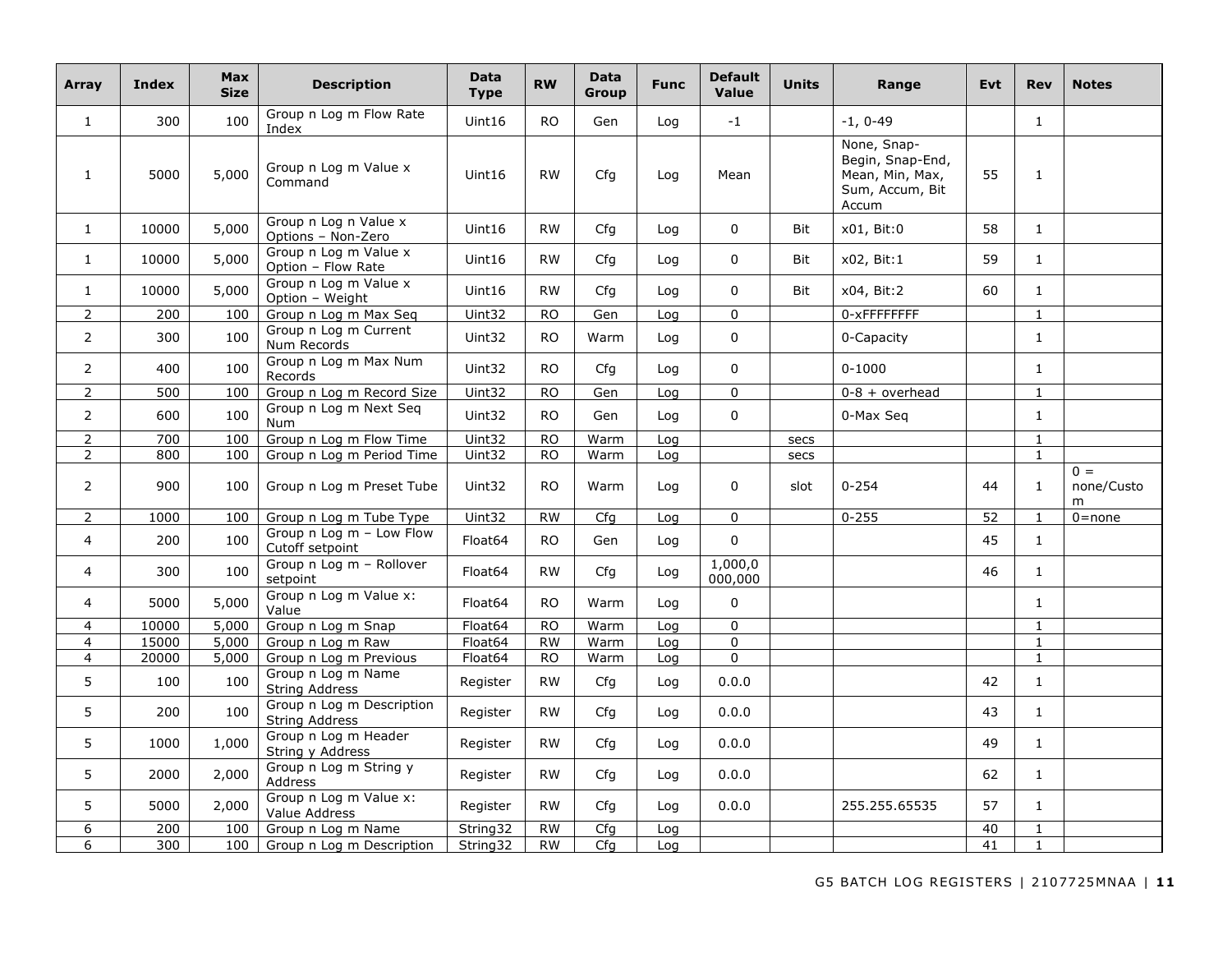| Array | Index        | <b>Max</b><br><b>Size</b> | <b>Description</b>                         | <b>Data</b><br><b>Type</b> | <b>RW</b> | <b>Data</b><br><b>Group</b> | <b>Func</b> | <b>Default</b><br>Value     | <b>Units</b> | Range | <b>Evt</b> | <b>Rev</b>   | <b>Notes</b>               |
|-------|--------------|---------------------------|--------------------------------------------|----------------------------|-----------|-----------------------------|-------------|-----------------------------|--------------|-------|------------|--------------|----------------------------|
| 6     | 5000         | 5,000                     | Group n Log m Value x:<br>Value Name       | String32                   | <b>RW</b> | Cfg                         | Log         | Grp xx<br>Log yy<br>Data zz |              |       | 56         |              |                            |
| 6     | 10000        | 2,000                     | Group n Log m String x -<br>Value          | String32                   | <b>RW</b> | Cfg                         | Log         |                             |              |       |            | T            |                            |
| 6     | 12000        | 2,000                     | Group n Log m String x -<br>Name           | String32                   | <b>RW</b> | Cfg                         | Log         |                             |              |       |            | <b>T</b>     |                            |
| 10    | $\mathbf 0$  | 50,000                    | HMI Read Log Value -<br>Double             | Float <sub>64</sub>        | <b>RO</b> | Warm                        | Log         |                             |              |       |            |              | Rec=0 is live<br>data      |
| 11    | $\mathbf 0$  | 50,000                    | HMI Read Log Value - Float                 | Float32                    | <b>RO</b> | Warm                        | Log         |                             |              |       |            | $\mathbf{1}$ | Rec=0 is live<br>data      |
| 12    | $\mathbf 0$  | 20,000                    | HMI Read Log Record<br><b>String Value</b> | String32                   | <b>RO</b> | Warm                        | Log         |                             |              |       |            | $\mathbf{1}$ | Rec=0 is live<br>data - RW |
| 13    | $\mathbf{0}$ | 10,000                    | HMI Read Log - Uint32                      | Uin32                      | <b>RO</b> | Warm                        | Log         |                             |              |       |            |              |                            |
| 90    | $\Omega$     | 500                       | <b>MODBUS Event Records</b>                | Struct                     | Ro        | Warm                        | Log         |                             |              |       |            |              |                            |
| 91    | 0            |                           | MODBUS App header                          | Struct                     | <b>RO</b> | Warm                        | Log         | $\Omega$                    |              |       |            |              |                            |
| 92    | $\mathbf 0$  | 10                        | MODBUS Group header                        | Struct                     | RO.       | Warm                        | Log         | $\Omega$                    |              |       |            |              |                            |
| 93    | $\mathbf 0$  | 100                       | MODBUS Read Log header                     | Struct                     | <b>RO</b> | Warm                        | Log         | 0                           |              |       |            |              |                            |
| 100   | 0            | 65,535                    | MODBUS Read Log<br>Records                 | Struct                     | <b>RO</b> | Warm                        | Log         | $\mathbf 0$                 |              |       |            | 1            | $0 =$ newest               |

## **3.3 Registers – Offsets for Real Log – Uint32 array 13**

|    | <b>ArrayOffset</b> | <b>Max</b>  | <b>Description</b>                                                | <b>Data</b> | Grouping           |
|----|--------------------|-------------|-------------------------------------------------------------------|-------------|--------------------|
|    |                    | <b>Size</b> |                                                                   | <b>Type</b> |                    |
| 13 | 0                  |             | Read Log - Sequence Number - per record                           | $U$ in 32   | G/L/Rec:10/Data:10 |
| 13 |                    |             | Read Log - Start Time - per record                                | Uin32       | G/L/Rec:10/Data:10 |
| 13 | $\mathcal{P}$      |             | Read Log - Stop Time - per record                                 | Uin32       | G/L/Rec:10/Data:10 |
| 13 | 3                  |             | Read Log - Flow Time - per log                                    | Uin $32$    | G/L/Rec:10/Data:10 |
| 13 | 4                  |             | Read Log - Period Time - per record                               | Uin32       | G/L/Rec:10/Data:10 |
| 13 | 5                  |             | Read Log - Number of Data points (Float64) max 50 - per record    | $U$ in 32   | G/L/Rec:10/Data:10 |
| 13 | 6                  |             | Read Log - Number of String points (String32) max 20 - per record | Uin32       | G/L/Rec:10/Data:10 |
| 13 |                    |             | Read Log - Spare $1$ - per record                                 | $U$ in 32   | G/L/Rec:10/Data:10 |
| 13 | 8                  |             | Read Log $-$ Spare 2 $-$ per record                               | Uin32       | G/L/Rec:10/Data:10 |
| 13 | 9                  |             | Read Log $-$ Spare 3 $-$ per record                               | Uin32       | G/L/Rec:10/Data:10 |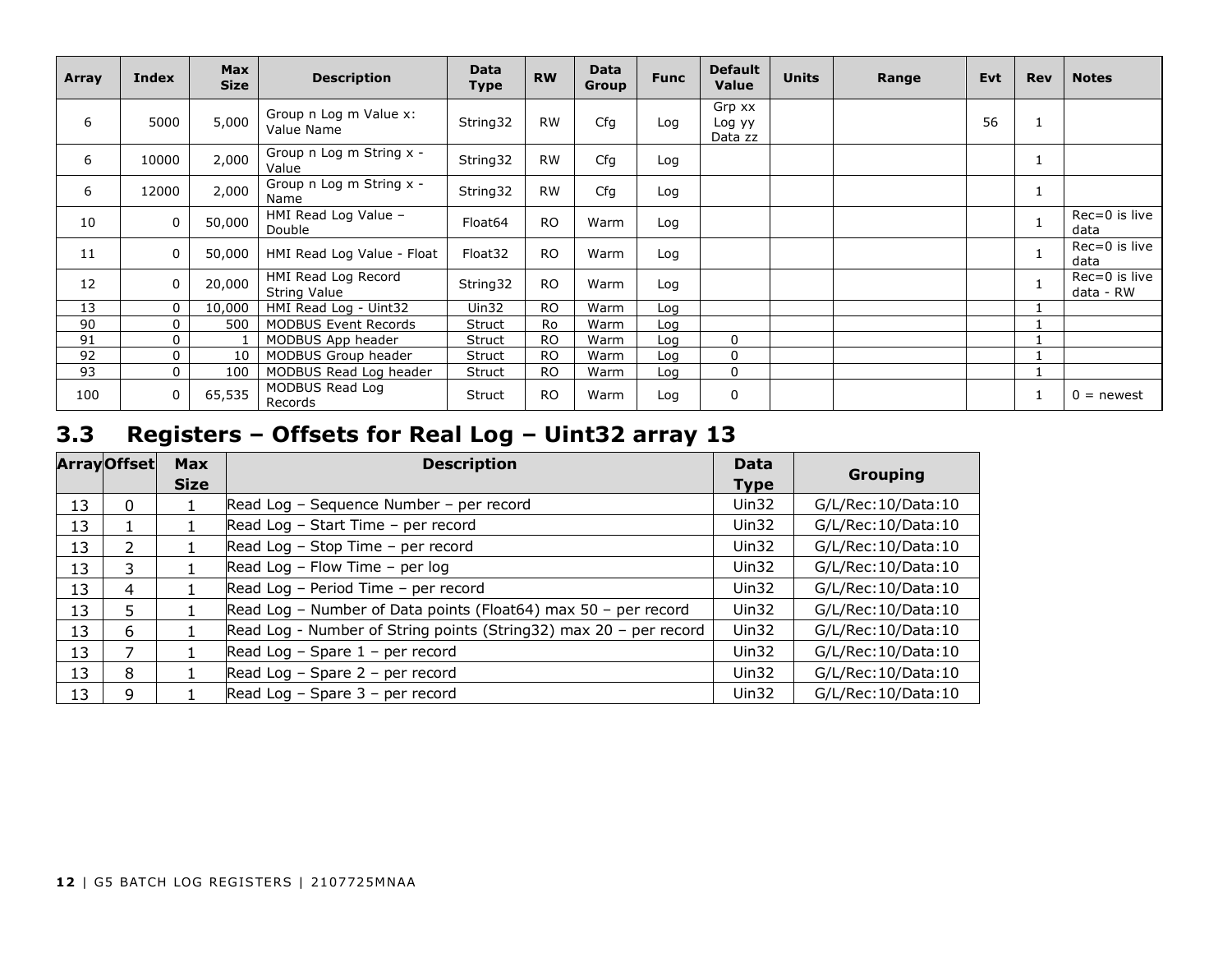## **4 Data structures and unions**

#### **4.1 Regdata32: union**

| <b>Data Type</b> |    | <b>Bytes Notes</b>                                       |
|------------------|----|----------------------------------------------------------|
| Uint8            |    | Signed values also stored here.                          |
| Uint16           |    |                                                          |
| Uint32           | 4  |                                                          |
| Uint64           | 8  |                                                          |
| String32         | 32 | Terminated by zero, therefore only 31 visible characters |
| Float32          | 4  |                                                          |
| Float64          | 8  |                                                          |
| Register         |    | slot.array.index                                         |

A union is a collection of variables of different datatypes in the same memory location. A union is defined with many members, but at a given point of time only one member can contain a value. Unions only allocate enough space to store the largest field listed, and all fields are stored at the same space.

#### **4.2 AIstruct**

| Data Type | <b>Size</b> | <b>Description</b> |
|-----------|-------------|--------------------|
| Float32   |             | Data Value         |
| Uint16    |             | Input Status       |

#### **Input Status:**

| <b>Name</b>   | Hex | <b>Description</b>                              |
|---------------|-----|-------------------------------------------------|
| A2D READ      | x01 | Data is valid – only bit set by type conversion |
| A2D STABLE    | x02 | Data is stable                                  |
| A2D OVERRANGE | x04 | Data is out of range                            |

#### **4.3 App header: structure**

| Data Type         |     | <b>Bytes Description</b>     | Default/Range           | <b>Rev Notes</b>            |
|-------------------|-----|------------------------------|-------------------------|-----------------------------|
| Uint32            | 4   | Size of Header               | 144                     | Includes this variable      |
| Uint32            | 4   | Unique ID                    | 7000                    |                             |
| Uint <sub>8</sub> |     | <b>DSID</b>                  |                         | Only valid in DSID requests |
| String32          | 32  | <b>Application Name</b>      | Batch Log-1             | Terminated by zero          |
| Uint32            | 4   | Date Time of Collect         |                         | Current date in box         |
| Uint32            | 4   | App Instance                 | $0 - 10$                |                             |
| Uint32            | 4   | Number of Groups in response | $0 - 10$                |                             |
| String32          | 32  | Station Id                   | <b>TOTALFLOW</b>        | Terminated by zero          |
| String32          | 32  | <b>Station Location</b>      | Measurement and Control | Terminated by zero          |
| String32          | 32  | Flash Software Part Number   | $210$ xxxx-rrr          | Terminated by zero          |
| <b>Total</b>      | 149 |                              |                         |                             |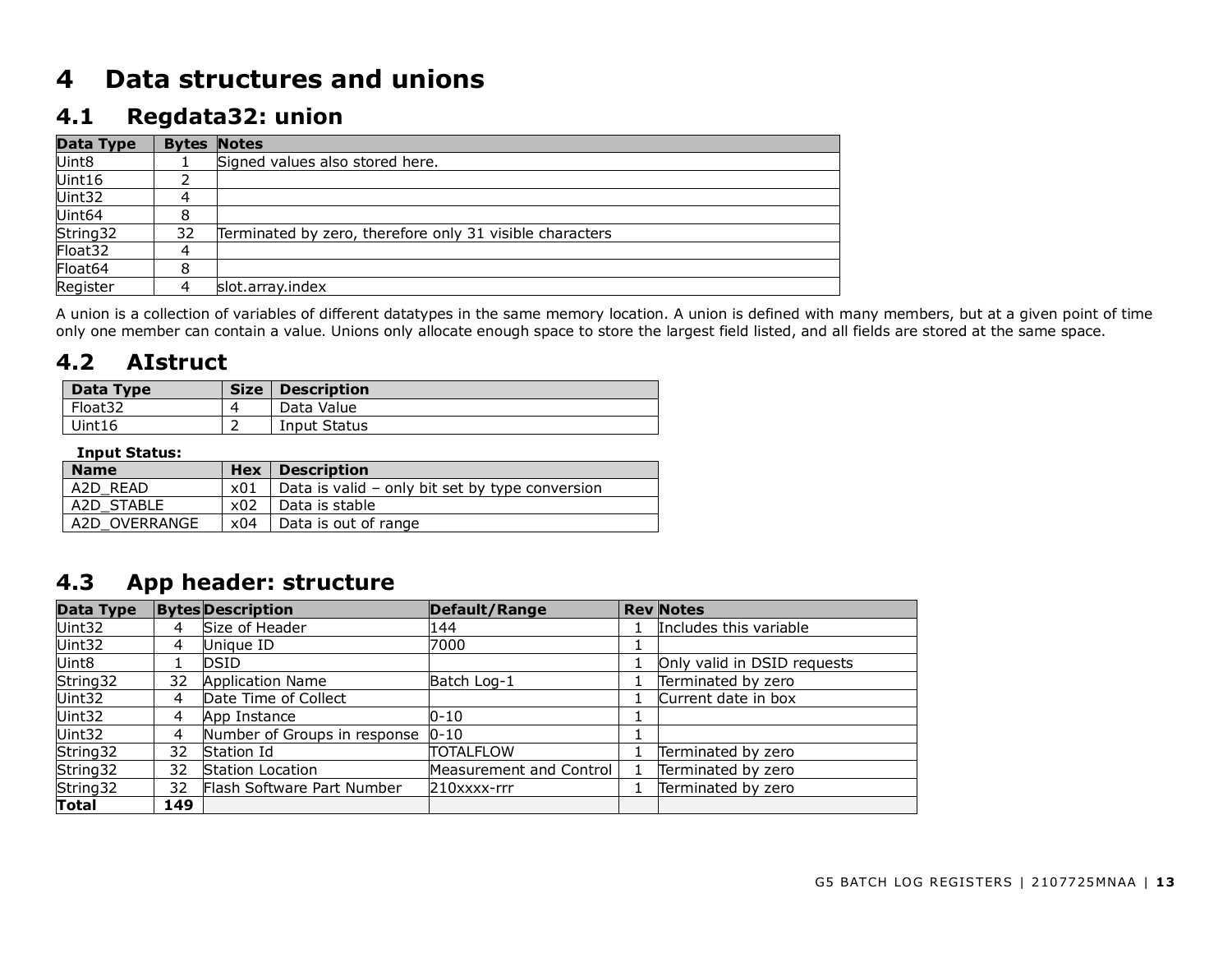### **4.4 Group Setup Header: structure**

| <b>Data Type</b> | <b>Size</b>    | <b>Description</b>            | <b>Default/Range</b> |              | <b>Rev Notes</b>       |
|------------------|----------------|-------------------------------|----------------------|--------------|------------------------|
| Uin32            | 4              | Size of Header                | 91                   | 1            | Includes this variable |
| Uint32           | 4              | Unique ID                     | 7200                 |              |                        |
| Uint8            | 1              | Group Number                  | $0 - 10$             | 1            |                        |
| Uint8            | $\mathbf{1}$   | Group Enable                  | $0 - 1$              | 1            |                        |
| Uint8            | 1              | Group Trigger                 | $0 - 5$              | 1            |                        |
| Uint8            | 1              | Group Contract Min in Hour    | $0 - 59$             | 1            |                        |
| Uint8            | $\mathbf{1}$   | Group Contract Hour in Day    | $0 - 23$             | $\mathbf{1}$ |                        |
| Uint8            | 1              | Group Contract Day in Week    | $0 - 6$              | 1            |                        |
| Uint8            | $\mathbf{1}$   | Group Contract Day in Month   | $1 - 31$             | $\mathbf{1}$ |                        |
| Uint16           | 2              | Group - Number of Logs        | $0 - 10$             | $\mathbf{1}$ |                        |
| Uint8[10]        | 10             | Log Preset                    | $0 - 254$            | 1            | App Slot               |
| String32         | 32             | Group Name                    | Group-01             | 1            | Terminated by zero     |
| String32         | 32             | Group Description             |                      | 1            | Terminated by zero     |
| Uin32            | 4              | Size of Header                | 16                   |              |                        |
| Uint32           | 4              | Unique ID                     | 7300                 | 1            |                        |
| Uint32           | 4              | Group - number of Data Values | $0 - 20$             | $\mathbf{1}$ |                        |
| Uint32           | 4              | Size of Data Value and name   | 40                   | 1            |                        |
| Struct           | N*40           | Data Values and Names         | Cnt: 0-20            | 1            | See 4.5                |
| Uin32            | 4              | Size of Header                | 16                   | 1            |                        |
| Uint32           | 4              | Unique ID                     | 7300                 | 1            |                        |
| Uint32           | 4              | Group - Number of Strings     | $0 - 20$             | 1            |                        |
| Uint32           | $\overline{4}$ | Size of String Value and name | 64                   | $\mathbf{1}$ |                        |
| <b>Struct</b>    |                | N*64 Data Strings and Names   | Cnt: 0-20            | 1            | See 4.6                |
| <b>Max Total</b> |                | 2,203 91+16+800+16+1280       | <b>Total Min</b>     | 123          |                        |

### **4.5 Group data values and names: structure**

| Data Type           | <b>Size</b> | <b>Description</b>      | Default/Range | <b>Rev</b> Notes   |
|---------------------|-------------|-------------------------|---------------|--------------------|
| Float <sub>64</sub> | 8           | Group Value             |               |                    |
| String32            | 32          | <b>Group Value Name</b> |               | Terminated by zero |
| Total               | <b>40</b>   |                         |               |                    |

### **4.6 Group string values and names: structure**

| Data Type | <b>Size</b> | Description               | Default/Range | <b>Rev</b> | <b>Notes</b>       |
|-----------|-------------|---------------------------|---------------|------------|--------------------|
| String32  | 32          | <b>Group String Value</b> |               |            | Terminated by zero |
| String32  | 32          | Group String Name         |               |            | Terminated by zero |
| Total     | 64          |                           |               |            |                    |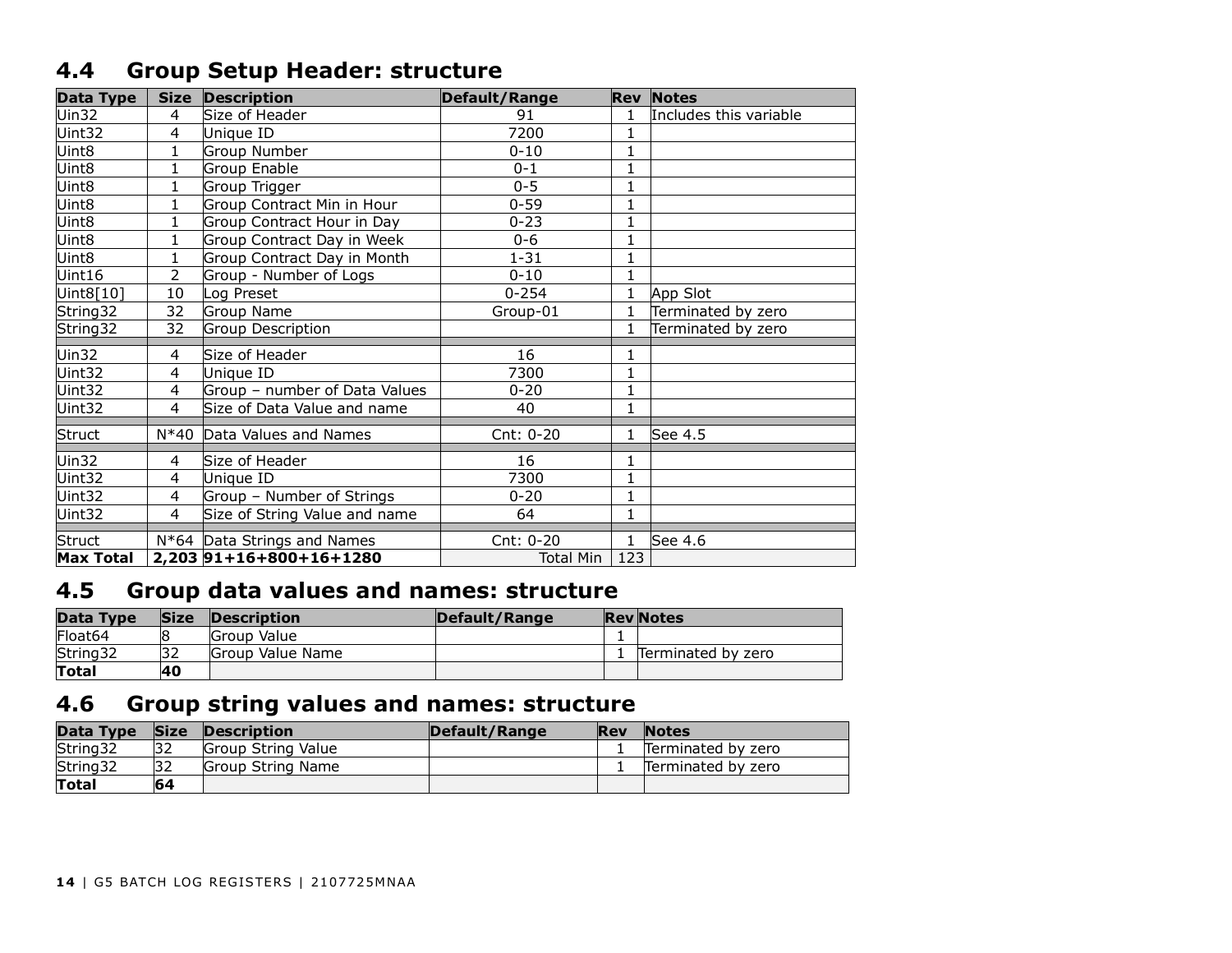## **4.7 Log Setup Header: structure**

| <b>Data Type</b> |        | <b>Bytes Description</b>                            | <b>Default/Range</b>  |     | <b>Rev Notes</b>          |
|------------------|--------|-----------------------------------------------------|-----------------------|-----|---------------------------|
| Uint32           | 4      | Size of Header                                      | 732                   |     | Includes this variable    |
| Uint32           | 4      | Unique ID                                           | 7500                  |     |                           |
| Uint32           | 4      | og Number                                           | $1 - 10$              |     |                           |
| String32         | 32     | og Name                                             | $Log-01$              |     | Terminated by zero        |
| String32         | 32     | og Description                                      |                       |     | Terminated by zero        |
| String32[10]     | 320    | Log Header String Name                              |                       |     | Terminated by zero        |
| String32[10]     | 320    | og Header String Value                              |                       |     | Terminated by zero        |
|                  |        |                                                     |                       |     |                           |
| Uint32           | 4      | Number of Data                                      | $0 - 50$              |     |                           |
| Uint32           | 4      | Size of Data                                        | 32                    |     |                           |
| Uint32           | 4      | Number of Strings                                   | $0 - 20$              |     |                           |
| Uint32           | 4      | Size of Strings                                     | 32                    |     |                           |
| String32         | 32     | <b>Tube Name</b>                                    |                       |     | Terminated by zero        |
| String32         | 32     | Tube Description                                    |                       |     | Terminated by zero        |
|                  |        |                                                     |                       |     |                           |
| <b>Struct</b>    | $D*32$ | Data Names (0-49)                                   | See Number of Data    |     | Column Headers Max: 1,600 |
| Struct           | $S*32$ | String Names (0-20)                                 | See Number of Strings |     | Column Headers Max: 640   |
| <b>Max Total</b> |        | <b>2,972</b> $\left[732 + (50*32) + (20*32)\right]$ | <b>Total Min</b>      | 732 |                           |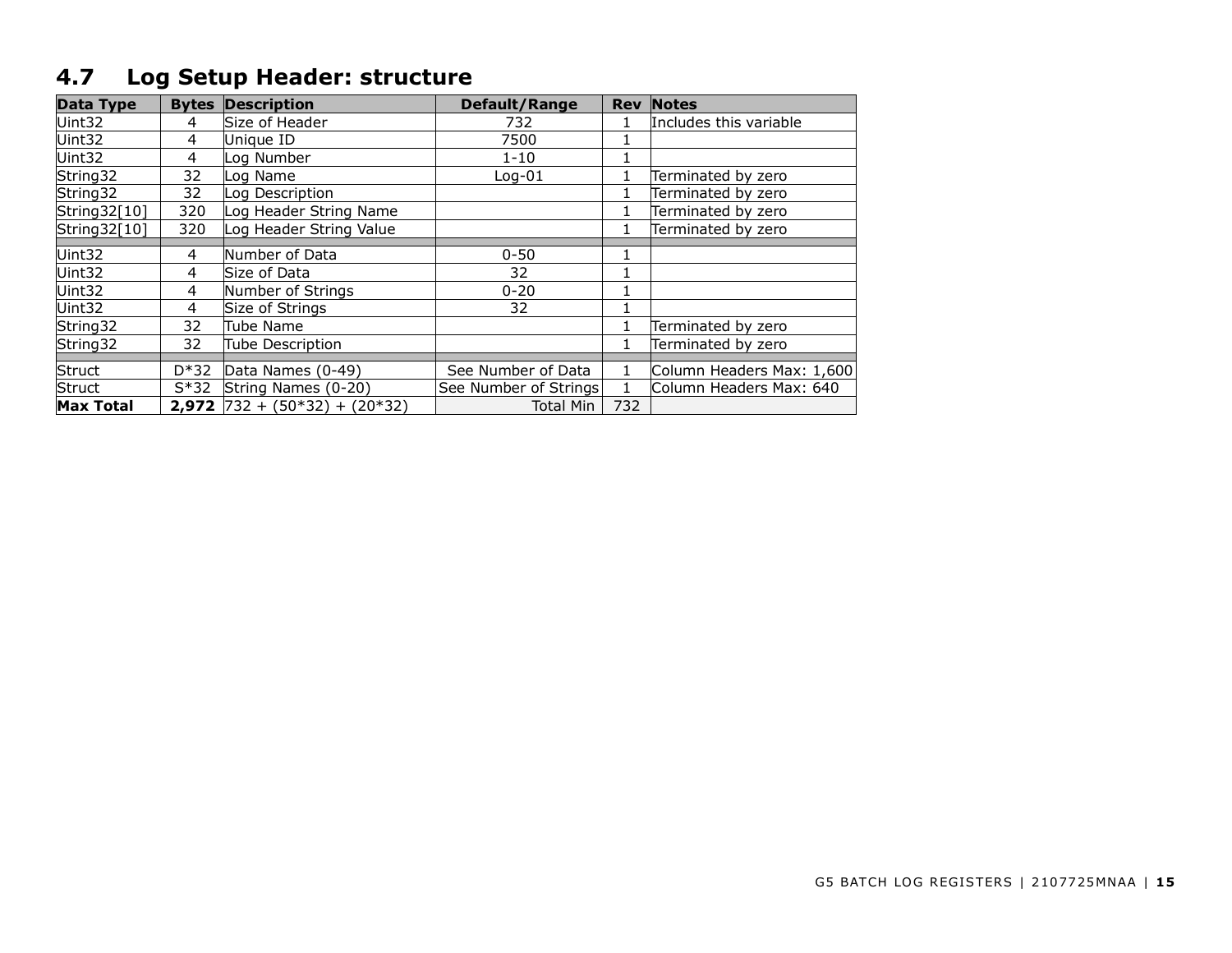## **4.8 Log Data Header: structure**

| Data Type    |    | <b>Bytes Description</b>   | Default/Range | <b>Rev Notes</b>                         |
|--------------|----|----------------------------|---------------|------------------------------------------|
| Uint32       |    | Size of Header             | 732           | Includes this variable                   |
| Uint32       |    | Unique ID                  | 7600          |                                          |
| Uint32       |    | Log Number                 | $0 - 9$       | This log number                          |
| Uint32       |    | Number of Records          | $0 - 2,000$   |                                          |
| Uint32       |    | Number of bytes in Records | $0 - 1.040$   | $(50*8) + (20*32) = 400+640 = 1,040$ max |
| <b>Total</b> | 20 |                            |               |                                          |

## **4.9 Log Data: structure**

| Data Type           | <b>Bytes</b> | <b>Description</b>                        | Default/Range | <b>Rev</b> | <b>Notes</b>                      |
|---------------------|--------------|-------------------------------------------|---------------|------------|-----------------------------------|
| Uint32              | 4            | CRC32 - vcode                             |               |            | Includes this variable            |
| Uint32              | 4            | Start Date                                |               |            | Seconds since 1/1/1970            |
| Uint32              | 4            | Sequence Number                           |               |            |                                   |
| Uint32              | 4            | Stop Date                                 |               |            | Seconds since 1/1/1970            |
|                     |              |                                           |               |            |                                   |
| Uint32              | 4            | <b>Flow Seconds</b>                       | 0-86400       |            | Flow Rate $\geq$ low flow cutoff. |
| Uint32              | 4            | Period Seconds                            | 0-86400       |            |                                   |
| Uint32              | 4            | Number of Data                            | $0 - 50$      |            |                                   |
| Uint32              | 4            | Size of Data                              | 8             |            |                                   |
| Uint32              | 4            | Number of Strings                         | $0 - 20$      |            |                                   |
| Uint32              | 4            | Size of Strings                           | 32            |            |                                   |
| Float <sub>64</sub> | $8*D$        | Data Values                               |               |            |                                   |
| String32            | $32*S$       | String values                             |               |            | Terminated by zero                |
| Total max           |              | <b>1080</b> $ 16 + 24 + (50*8) + (20*32)$ | Total Min     | 40         |                                   |

#### **4.10 Event Data: structure**

| Data Type         |     | <b>Bytes Description</b> | <b>Rev Notes</b>                                              |
|-------------------|-----|--------------------------|---------------------------------------------------------------|
| Uint32            | 4   | CRC32 - vcode            | CRC32 over entire record                                      |
| Uint32            | 4   | <b>Start Date</b>        | Julian Date/Time seconds since Jan 1, 1970 - no second adjust |
| Uint32            | 4   | Sequence Number          | Sequence number from log                                      |
| Uint32            | 4   | Stop Date                | Julian Date/Time seconds since Jan 1, 1970 - no second adjust |
|                   |     |                          |                                                               |
| Uint <sub>8</sub> |     | Data Type                | See Data Type Table                                           |
| Int $32$          | 4   | Cause Code               | See register table - Cause column                             |
| Int16             |     | Batch                    | Which batch was changed                                       |
| Int16             |     | Log                      | Which log was changed                                         |
| Int $16$          |     | Data                     | Which Data item was changed                                   |
| Regdata32         | 32  | Old Value                | union of all possible data types                              |
| Readata32         | 32  | New Value                | union of all possible data types                              |
| String 32         | 32  | Cause String             | Conversion of Cause Code                                      |
| Total             | 123 |                          | Number of bytes in structure                                  |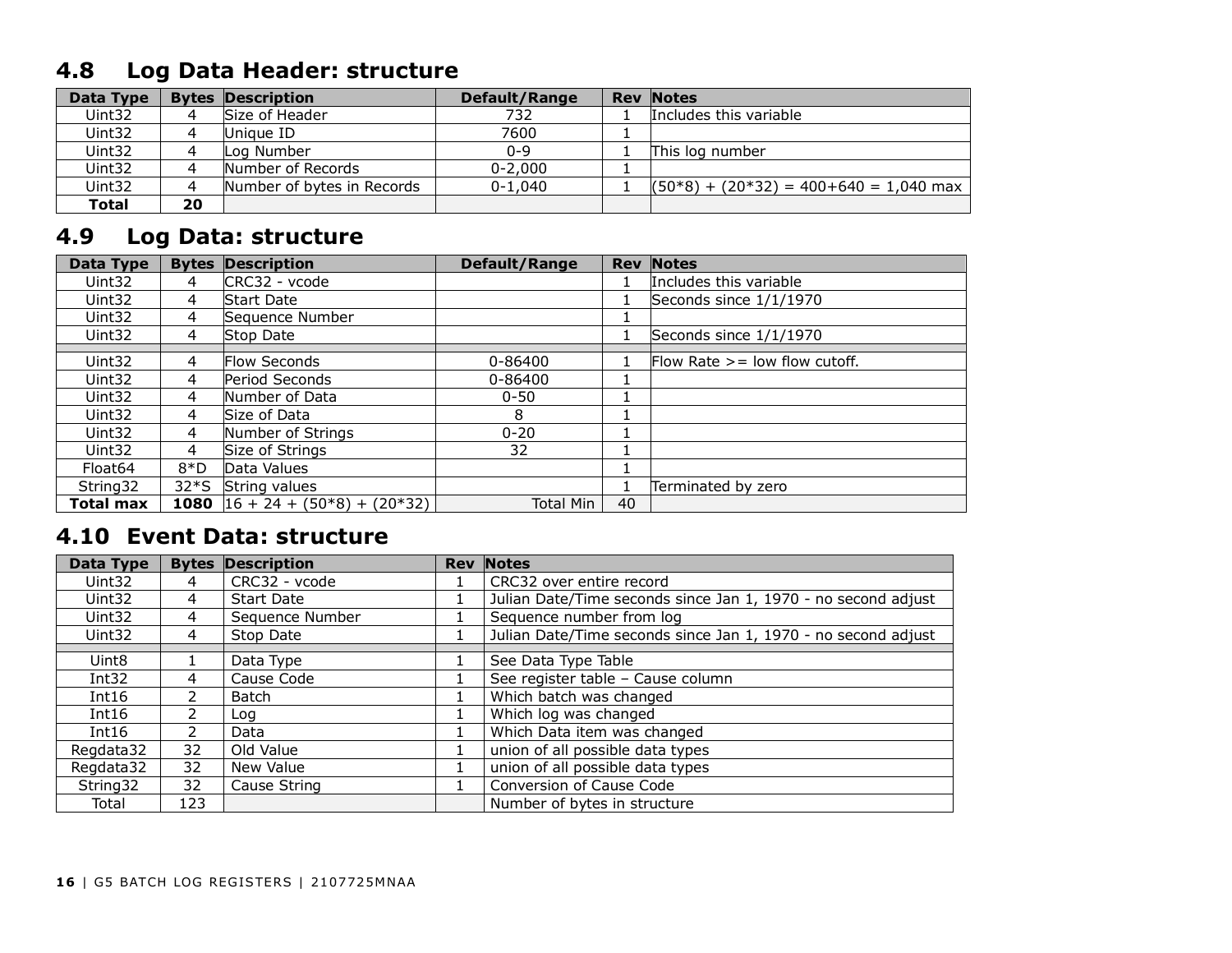#### **4.11 Event Cause Code**

|                |                | <b>Cause Ary Index Rev</b> |              | <b>Event Cause</b>        | <b>Description</b>                                                                                                               |  |
|----------------|----------------|----------------------------|--------------|---------------------------|----------------------------------------------------------------------------------------------------------------------------------|--|
| $\mathbf{0}$   |                |                            | $\mathbf{1}$ | (empty)                   | The event log record is empty.                                                                                                   |  |
| $\mathbf{1}$   |                |                            | $\mathbf{1}$ | Warm Start App            | The Batch Log application has warm started                                                                                       |  |
|                |                |                            |              |                           | The Batch Log application has been instantiated. This is event is logged when the                                                |  |
| $\overline{2}$ |                |                            | $\mathbf{1}$ | Cold Start App            | application is added and activated by the user from the Application and License                                                  |  |
|                |                |                            |              |                           | Management tab.                                                                                                                  |  |
| 3              | $\mathbf{1}$   | 8                          | $\mathbf{1}$ | <b>Group Size</b>         | The Number of Groups has been updated by the user on the group's <b>Summary</b> tab.                                             |  |
| 4              | $\mathbf{1}$   | 11                         | $\mathbf{1}$ | Event Capacity            | The Capacity of the Event log has been updated by the user on the group's $Summary$<br>tab.                                      |  |
| 10             | $\overline{0}$ | 10                         | $\mathbf{1}$ | Group Enable              | The group has been enabled for data logging by the user on the group's Setup tab.                                                |  |
| 11             | $\overline{0}$ | 160                        | $\mathbf{1}$ | Group Delete              | The data in Group n all logs has been deleted.                                                                                   |  |
| 12             | 6              | 10                         | $\mathbf{1}$ | Group Name                | The group <b>Name</b> has been changed from defaults or updated by the user on the group's<br>Setup tab.                         |  |
| 13             | 6              | 20                         | $\mathbf{1}$ | Group Description         | The group description has been defined or updated by the user on the group's <b>Setup</b> tab.                                   |  |
|                |                |                            |              |                           | The group Trigger Type selection has been changed by the user on the group's Setup                                               |  |
| 14             | 0              | 20                         | $\mathbf{1}$ | Group Trigger Type        | tab. The trigger type options include: manually, hourly, daily, weekly, and monthly.                                             |  |
|                | 15<br>0<br>30  |                            | $\mathbf{1}$ | Group Contract Hour/Day   | The group Contract Start: Hour for daily logging has been updated by the user in the                                             |  |
|                |                |                            |              |                           | group's <b>Setup</b> tab.                                                                                                        |  |
| 16             | $\overline{0}$ | 50                         | $\mathbf{1}$ | Group Contract Day/Week   | The group Contract Start: Day for weekly logging has been updated by the user in the<br>group's <b>Setup</b> tab.                |  |
| 17             | 0              | 60                         | $\mathbf{1}$ | Group Contract Day/Month  | The group <b>Contract Start: Day</b> for <b>monthly</b> logging has been updated by the user in<br>the group's <b>Setup</b> tab. |  |
| 18             | $\mathbf{1}$   | 40                         | $\mathbf{1}$ | Group Number of Logs      | The group <b>Number of Logs</b> has been updated in the group's Setup tab.                                                       |  |
| 19             | $\overline{2}$ | 30                         |              | Group Log Record Capacity | Maximum number of log records before rollover occurs.                                                                            |  |
| 20             | $\mathbf{1}$   | 20                         | $\mathbf{1}$ | <b>Group String Size</b>  | The group's number of strings has been updated.                                                                                  |  |
| 21             | 6              | 600                        | $\mathbf{1}$ | Group String Value        | The value of one of the defined strings has been updated by the user in the Group n<br>Strings tab.                              |  |
| 22             | 6              | 800                        | $\mathbf{1}$ | <b>Group String Name</b>  | The name of one of the defined strings has been updated by the user in the Group n<br>Strings tab.                               |  |
| 23             | 5              | 600                        | $\mathbf{1}$ | Group String Address      | The group string register address has been changed.                                                                              |  |
| 24             | $\mathbf{1}$   | 30                         | $\mathbf{1}$ | Group Value Size          | The group's number of values has been updated.                                                                                   |  |
| 25             | 5              | 400                        | $\mathbf{1}$ | Group Value Address       | The register address of one of the defined values has been updated by the user in the                                            |  |
|                |                |                            |              |                           | <b>Group n Values tab.</b>                                                                                                       |  |
| 26             | 6              | 400                        | $\mathbf{1}$ | Group Value Name          | The name of one of the defined values has been updated by the user in the Group n<br>Values tab.                                 |  |
| 27             | 5              | 10                         | $\mathbf{1}$ | Group Start Address       | The address for the <b>Start Batch DI Register</b> has been updated by the user in the<br>group's <b>Setup</b> tab.              |  |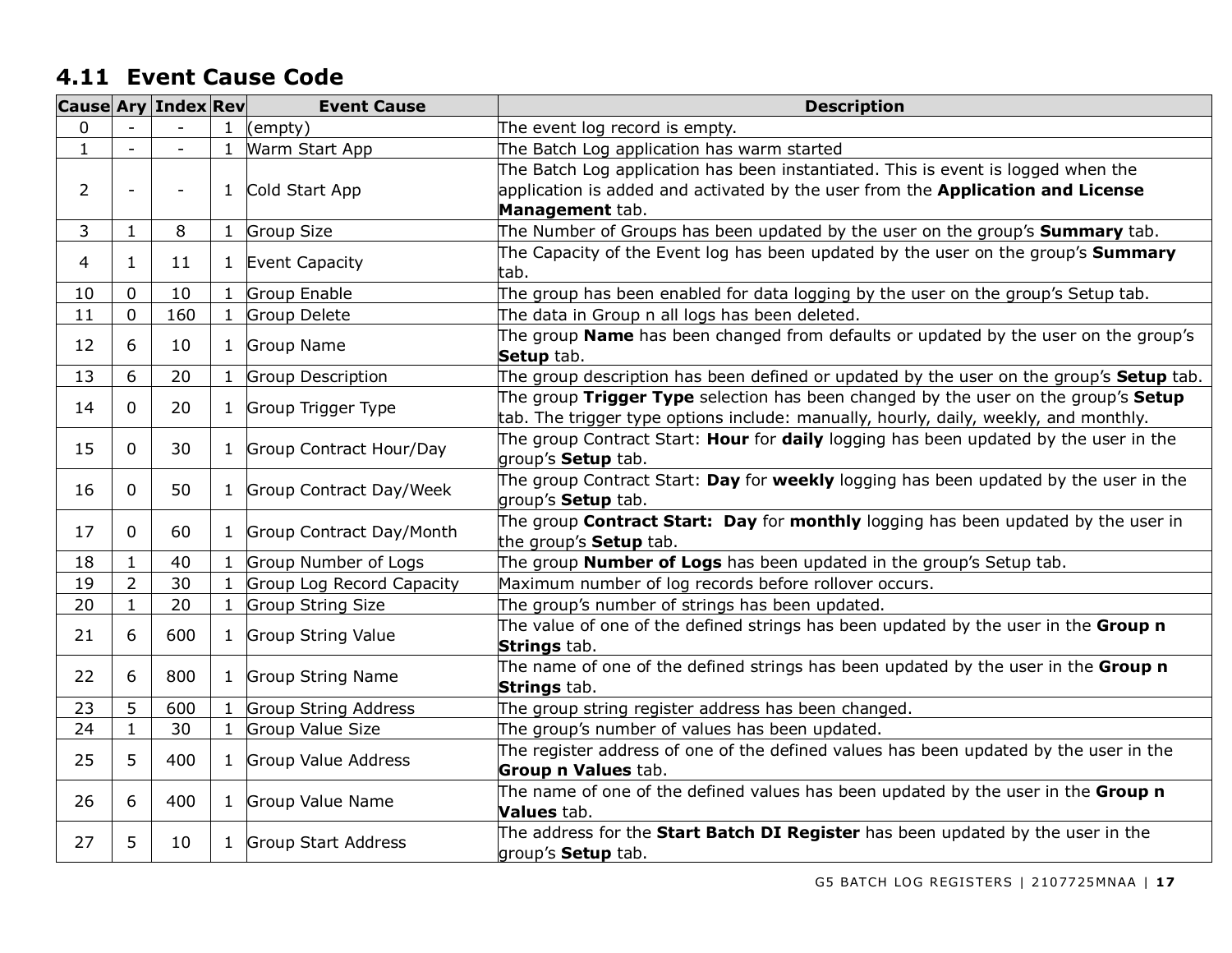|                    |                | <b>Cause Ary Index Rev</b> |              | <b>Event Cause</b>            | <b>Description</b>                                                                            |
|--------------------|----------------|----------------------------|--------------|-------------------------------|-----------------------------------------------------------------------------------------------|
| 28                 | 5              | 20                         | 1            | Group Stop Address            | The address for the Stop Batch DI Register has been updated by the user in the group's        |
|                    |                |                            |              |                               | Setup tab.                                                                                    |
| 5<br>29            |                | 30                         | $\mathbf{1}$ | Group Run Address             | The address for the <b>Run Batch DI Register</b> has been updated by the user in the group's  |
|                    |                |                            |              |                               | Setup tab.                                                                                    |
| 30                 | $\mathbf{0}$   | 100                        | 1            | Group Write Back              | The group <b>Write Back Option</b> selection has been changed by the user on the group's      |
|                    |                |                            |              |                               | Setup tab.                                                                                    |
| 31                 | 0              | 180                        | 1            | Group Log Split               | The user has requested a Split of the current Group log Record.                               |
| 32                 | $\mathbf 0$    | 80                         | 1            | Group Start                   | The user has requested a Start of the current Group log Record.                               |
| 33                 | 0              | 90                         | 1            | Group Stop                    | The user has requested a Stop of the current Group log Record.                                |
| 34                 | 0              | 170                        | $\mathbf{1}$ | Group Run                     | The user has requested a Run/Stop of the current Group log Record.                            |
| 40                 | 6              | 200                        | $\mathbf{1}$ | Group Log Name                | The name of a group log has been updated by the user in the Log Setup tab.                    |
| 41                 | 6              | 300                        | 1            | Group Log Description         | The description of a group log has been updated by the user in the Log Setup tab.             |
| 42                 | 5              | 100                        | 1            | Group Log Name Address        | The register address for the value of a log name has been update d the Log Setup tab.         |
| 43                 | 5              | 200                        |              | Group Log Description Address | The register address holding the log description has been updated on the Log Setup tab.       |
| 44                 | $\overline{2}$ | 900                        | 1            | Group Log Preset              | A tube has been selected for the log at Preset Tube on the Log Setup tab.                     |
| 45                 | $\overline{4}$ | 200                        | 1            | Group Log Low Flow Cutoff     | The Low Flow Cutoff value of a log has been updated by the user on the Log Setup tab.         |
| 46                 | 4              | 300                        | 1            | Group Log Rollover Setpoint   | The Rollover Setpoint value of a log has been updated by the user on the Log Setup tab.       |
| 47                 | $\mathbf{1}$   | 200                        |              | Group Log Record Data Size    | Number of Record Values has been updated by the user on Log Setup tab                         |
| 48                 | $\mathbf{1}$   | 400                        | 1            | Group Log Record String Size  | Number of Record Strings has been updated by the user on Log Setup tab                        |
|                    |                | 1,000                      | $\mathbf{1}$ | Group Log Header Address      | The register address for the value of a Log Header string has been updated on the Log         |
| 49                 | 5              |                            |              |                               | Setup tab.                                                                                    |
| 50                 |                | $\overline{\phantom{a}}$   | 1            | Group Log Out of Memory       | The log was unable to be created due to memory shortage.                                      |
| 51                 |                |                            | $\mathbf{1}$ | Group Log Data Rollover       | The data point has exceeded the Rollover Setpoint and has been reset.                         |
| 52                 | $\overline{2}$ | 1,000                      | $\mathbf{1}$ | Group Log Tube Type           | The Tube Type of a data point in a log has been updated by the user on the Log Setup tab.     |
|                    |                |                            |              |                               | The Trigger type of a data point in a log has been updated by the user on the Log Setup       |
| 55                 | $\mathbf{1}$   | 5000                       | $\mathbf{1}$ | Group Log Data Trigger        | tab.                                                                                          |
| 56                 | 6              | 5,000                      | $\mathbf{1}$ | Group Log Data Name           | The name of a data point in a log has been updated by the user on the Log Setup tab.          |
|                    |                |                            |              |                               | The register address of a data point in a log has been updated by the user on the Log         |
| 57                 | 5              | 5,000                      |              | 1 Group Log Data Address      | Setup tab.                                                                                    |
|                    |                |                            |              | Group Log Data Option: Non-   | The Non-Zero option for a data point has been enabled On the Log Setup tab,                   |
| 58                 | $\mathbf{1}$   | $ 10,000 $ 1               |              | Zero                          |                                                                                               |
|                    |                |                            |              | Group Log Data Option: Flow   | The Flow Rate option for a data point has been enabled On the Log Setup tab, all other        |
| 59                 | $\mathbf{1}$   | 10,000                     | -1           | Rate                          | data points will have the option disabled.                                                    |
| 60<br>$\mathbf{1}$ |                |                            | 1            | Group Log Data Option: Weight | The Flow Weighted option is selected at the Average value for a data point on the Log         |
|                    |                | 10,000                     |              |                               | Setup tab. The default is Linear Averaging.                                                   |
| 5.<br>61           |                | 2,000                      | 1            | Group Log Record String       | The register address for the value of a record string has been updated on the Log Setup       |
|                    |                |                            |              | <b>Address</b>                | tab.                                                                                          |
| 62                 | 0              | 10,000                     |              |                               | Group Log Record String Persist The option of persist for the record string has been changed. |
|                    |                |                            |              |                               |                                                                                               |